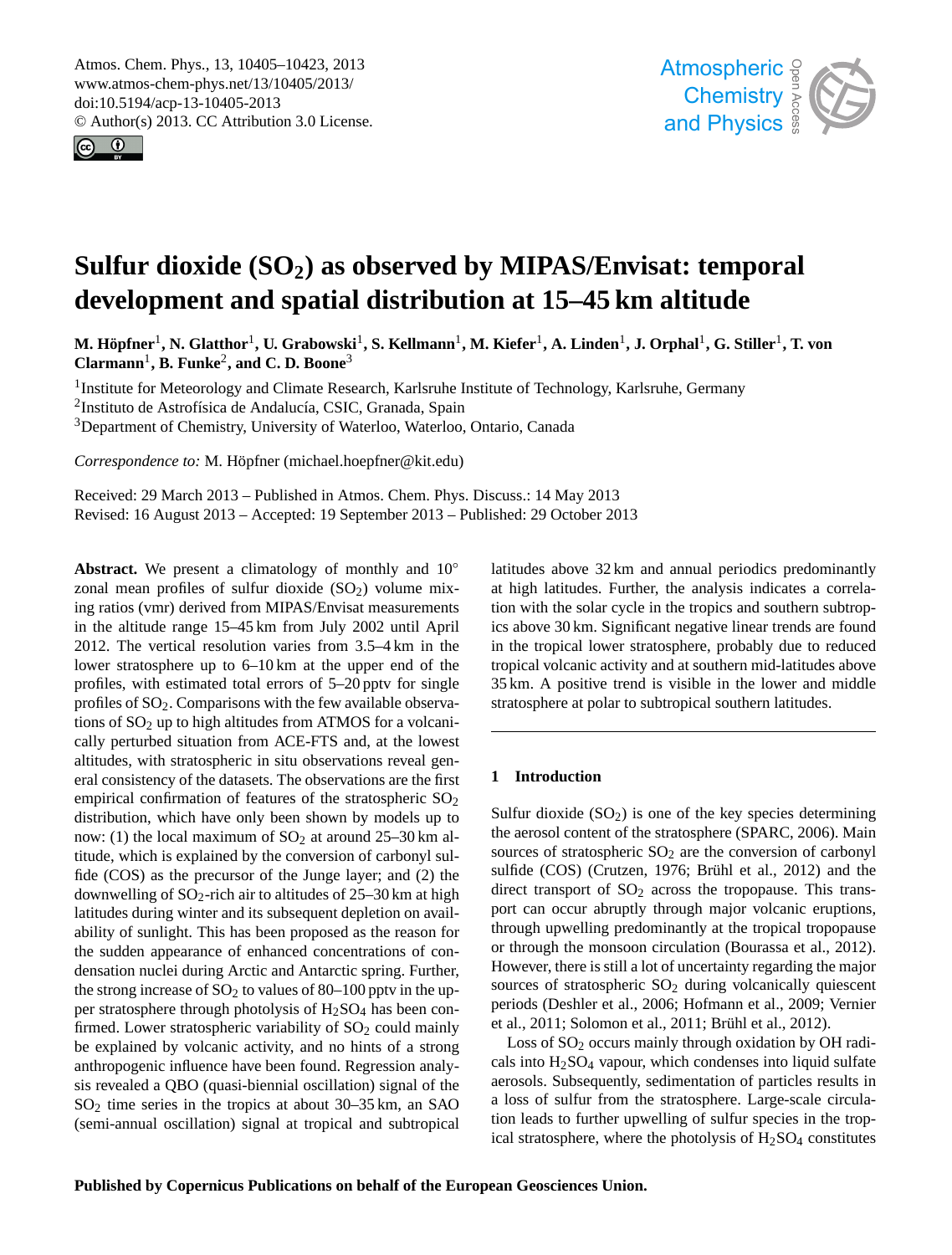a probable further source of  $SO<sub>2</sub>$  [\(Rinsland et al.,](#page-17-3) [1995;](#page-17-3) [Vaida](#page-18-3) [et al.,](#page-18-3) [2003;](#page-18-3) [Mills et al.,](#page-17-4) [2005\)](#page-17-4). During winter, downwelling of air in the polar vortices transports elevated amounts of SO<sup>2</sup> from the upper stratosphere down to altitudes of 30 km and below. Here, on availability of sunlight in spring,  $SO<sub>2</sub>$ is transformed through reaction with OH into  $H<sub>2</sub>SO<sub>4</sub>$ , thus leading to the formation of new particles. These processes have been proposed by [Zhao et al.](#page-18-4) [\(1995\)](#page-18-4) and [Mills et al.](#page-17-5) [\(1999,](#page-17-5) [2005\)](#page-17-4) as an explanation for the sudden formation of enhanced layers of condensation nuclei (CN) in polar spring [\(Rosen and Hofmann,](#page-17-6) [1983;](#page-17-6) [Hofmann and Rosen,](#page-17-7) [1985;](#page-17-7) [Hofmann,](#page-17-8) [1990;](#page-17-8) [Wilson et al.,](#page-18-5) [1990\)](#page-18-5). However, there has been no direct experimental evidence for this mechanism until now.

There exists a large dataset of  $SO<sub>2</sub>$  observations from spaceborne nadir-sounding instruments (e.g. [Theys et al.,](#page-18-6) [2012,](#page-18-6) and references therein). While these measurements have a good horizontal resolution, height-resolved profiles cannot be obtained (although some information on plume height has recently been derived: [Van Gent et al.,](#page-18-7) [2012;](#page-18-7) [Car](#page-16-2)[boni et al.,](#page-16-2) [2012\)](#page-16-2). Hence, measurements of the vertical distribution of  $SO<sub>2</sub>$  in the stratosphere are sparse. This is, for example, reflected in one of the recommendations within [SPARC](#page-18-0) [\(2006,](#page-18-0) p. xii): "Observations of  $SO<sub>2</sub>$  in the upper troposphere and lower stratosphere and of  $H<sub>2</sub>SO<sub>4</sub>$  and  $SO<sub>2</sub>$ in the middle and upper stratosphere would be extremely valuable to improve our modelling and predictive capabilities of stratospheric aerosol." Under volcanically perturbed situations enhanced mixing ratios of  $SO<sub>2</sub>$  facilitate their measurement. For example, the  $SO<sub>2</sub>$  cloud from the eruption of Mt Pinatubo in June 1991 was analysed on the basis of UARS-MLS observations by [Read et al.](#page-17-9) [\(1993\)](#page-17-9), and ACE-FTS measurements were used to investigate  $SO<sub>2</sub>$  and sulfate aerosol from the Sarychev eruption in June 2009 [\(Doeringer](#page-17-10) [et al.,](#page-17-10) [2012\)](#page-17-10).

Only three measured profiles of  $SO<sub>2</sub>$  covering the altitude range of the stratosphere have been published so far [\(Rins](#page-17-3)[land et al.,](#page-17-3) [1995\)](#page-17-3). In their work, on the basis of mean infrared solar occultation spectra during three spaceborne flights of the ATMOS instrument, one  $SO<sub>2</sub>$  vertical profile per flight was derived for the altitude range of about 30–50 km. The data revealed high concentrations of  $SO<sub>2</sub>$  in the upper stratosphere in the range 100–400 pptv, which was explained by photolysis of  $H_2SO_4$ . However, two of those profiles were strongly perturbed by the Pinatubo eruption and one possibly, but to a much lesser extent, by El Chichón. Thus, there exists at most one observation of the background stratospheric  $SO<sub>2</sub>$ distribution.

In the present work we have analysed infrared limbemission measurements by MIPAS/Envisat to obtain a global climatology of stratospheric  $SO_2$  distributions from July 2002 until April 2012. First attempts at the retrieval of  $SO_2$ from MIPAS have previously been performed by [Burgess](#page-16-3) [et al.](#page-16-3) [\(2005\)](#page-16-3).

After an overview of the instrument (Sect. [2\)](#page-1-0), the retrieval strategy and data characterisation will be described (Sect. [3\)](#page-1-1). Then an overview of the dataset will be given in Sect. [4,](#page-4-0) followed by an assessment of its quality through comparison with independent observations and analysis of the internal variability (Sect. [5\)](#page-4-1). In Sect. [6](#page-11-0) the distribution of  $SO<sub>2</sub>$  will be discussed with respect to the various processes described above, including a regression analysis to single out correlations with external parameters, periodic cycles and trends.

# <span id="page-1-0"></span>**2 Instrument**

MIPAS (Michelson Interferometer for Passive Atmospheric Sounding) is one of the instruments on ESA's polar orbiting Envisat satellite [\(Fischer et al.,](#page-17-11) [2008\)](#page-17-11). Envisat was launched on 1 March 2002, and remained in operation until 8 April 2012, when contact was lost. With one major interruption from April to December 2004, MIPAS measured quasicontinuously from July 2002 until April 2012. The MIPAS FTIR (Fourier transform infrared) limb sounder recorded the radiation emitted by the Earth's atmosphere in the midinfrared region with a spectral resolution of  $0.025$  cm<sup>-1</sup> before April 2004 (period 1, P1) and 0.0625 cm<sup>-1</sup> from January 2005 onwards (period 2, P2). MIPAS was periodically operated in different limb scan patterns. For this work we have used the most frequent "nominal" viewing modes. During P1 these consisted of 17 tangent altitudes (6–68 km with 3 km distances up to 42 km, followed by two steps of 5 km and two steps of 8 km), which do not depend on the geographical position. During P2 the number of tangent views per limb scan was increased to 27. Here tangent altitudes depend on latitude ranging from 5–70 km at the poles to 12–77 km over the Equator, with steps increasing with height from 1.5 to 4.5 km. The horizontal distance between two subsequent limb scans in nominal measurement mode was around 550 km during P1 and 420 km during P2, resulting in about 1000 and 1400 limb scans providing full latitudinal coverage per day.

### <span id="page-1-1"></span>**3 Retrieval**

Retrieval of  $SO<sub>2</sub>$  altitude profiles up to the middle stratosphere from MIPAS observations is difficult due to its small spectral signal relative to the spectral noise of MIPAS, especially under volcanically non-perturbed conditions. Therefore, we have chosen to analyse monthly mean limb spectra binned within 10◦ -wide latitude bands. This method has already been employed for the detection of stratospheric BrONO<sup>2</sup> in [Höpfner et al.](#page-17-12) [\(2009a\)](#page-17-12).

In detail, first cloud clearing has been performed on the basis of the cloud-index (CI) method [\(Spang et al.,](#page-18-8) [2004\)](#page-18-8). This is necessary to avoid retrieval errors due to cloud/aerosol signal in the spectra. The CI is the spectral radiance contrast between two wavenumbers. A smaller CI indicates larger probability that the spectrum is contaminated by aerosols or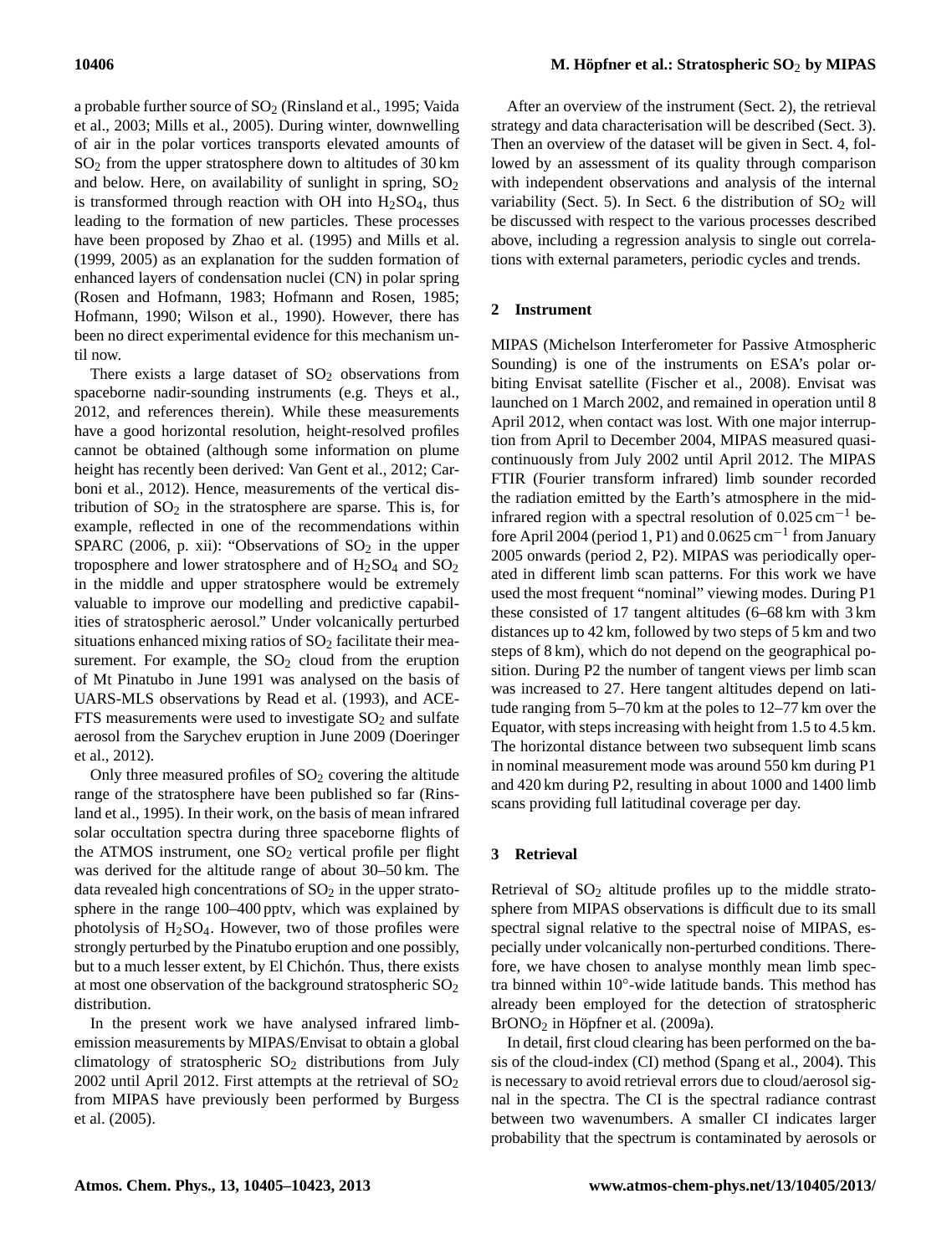clouds. We use a CI threshold of 4.5; that is, spectra with  $CI < 4.5$  are discarded. Further, all spectra in this limb sequence are discarded which were measured at lower tangent altitudes than those with  $CI < 4.5$ . Beside thick tropospheric clouds, this approach excludes, for example, also cirrus clouds, polar stratospheric clouds [\(Höpfner et al.,](#page-17-13) [2009b\)](#page-17-13) and optically thicker aerosol plumes from the subsequent analysis. Depending on atmospheric situation, particle composition and altitude, the applied CI limit equals a particle volume density of about  $1-2 \mu m^3 cm^{-3}$ .

In the second step the limb scans that are averaged within each latitude- and time bin are selected. Here we have chosen those locations with the lowest available tangent altitude after cloud clearing under the condition that at least 300 limb scans are averaged, which reduced the noise by a factor of at least 17. The noise reduction could be further improved by increasing the required number of samples; this, however, would lead to loss of measurement points particularly at low altitudes and during months with sparser observational coverage. A decrease of the required number of samples, on the other hand, would result in larger noise error contributions. For this analysis, MIPAS version 5 level-1b data have been used. Together with the averaged MIPAS spectra, for the retrieval mean, pressure–temperature profiles are calculated from ECMWF analysis data at the position of each single limb scan. Further, mean tangent altitudes are obtained from the engineering MIPAS tangent altitude values. Errors resulting from these averaging processes are included in the error estimation as described further below.

The retrieval scheme is a constrained global fit approach using all tangent altitudes of one limb scan with averaged spectra simultaneously (e.g. [von Clarmann et al.,](#page-18-9) [2003a\)](#page-18-9):

$$
\mathbf{x}_{i+1} = \mathbf{x}_i + \left(\mathbf{K}_i^T \mathbf{S}_y^{-1} \mathbf{K}_i + \mathbf{R}\right)^{-1} \times
$$
\n
$$
\left[\mathbf{K}_i^T \mathbf{S}_y^{-1} (\mathbf{y}_{\text{meas}} - \mathbf{y}(\mathbf{x}_i)) - \mathbf{R}(\mathbf{x}_i - \mathbf{x}_a)\right],
$$
\n(1)

which is a variant of the formulation suggested by [Rodgers](#page-17-14) [\(2000\)](#page-17-14). Here,  $x$  is the vector containing the atmospheric and instrumental parameters to be determined. The atmospheric profiles are gridded at 1 km altitude levels reaching from 0 to 100 km, in between which the volume mixing ratios (vmr) vary linearly with height. ymeas are the averaged measured radiances of all tangent altitudes, and  $S<sub>y</sub>$  is the measurement noise covariance matrix.  $y_i$  contains the spectral radiances, which are simulated with the radiative transfer model KO-PRA [\(Stiller,](#page-18-10) [2000\)](#page-18-10) using the results obtained in iteration number  $i$ .  $\mathbf{K}_i$  is the Jacobian matrix, i.e. the partial derivatives  $\partial y(x_i)/\partial x_i$  determined in parallel to  $y_i$  at each iteration step.  $x_a$  contains the a priori profiles. For the target species SO2, altitude-independent initial guess and a priori profiles,  $x_0$  and  $x_a$  equal 10 pptv, have been used, whereas for all other trace gases climatological values have been chosen.

For the regularisation matrix **R** a first-order smoothing constraint  $\mathbf{R} = \gamma \mathbf{L}^T \mathbf{L}$ , where **L** is a first-order finite-

differences operator [\(Tikhonov,](#page-18-11) [1963;](#page-18-11) [Steck,](#page-18-12) [2002\)](#page-18-12), has been used in order not to bias the retrieval results. Thus, the choice of the constant a priori value for  $SO<sub>2</sub>$  has no influence on the resulting profiles. The regularisation parameter  $\gamma$  depends only on the species and not on the altitude. It was chosen such to avoid instabilities showing up as oscillations in the retrieved atmospheric profiles.

Line-by-line calculations have been based on the HI-TRAN 2008 compilation including updates until 2010 [\(Rothman et al.,](#page-18-13) [2009\)](#page-18-13). The spectral intervals (microwindows) used for the retrieval are located in the same wavenumber region ( $\sim$  1366–1377 cm<sup>-1</sup>) within the SO<sub>2</sub>  $v_3$  band as those selected for the analysis of ACE-FTS [\(Doeringer et al.,](#page-17-10) [2012\)](#page-17-10) and of ATMOS data [\(Rinsland](#page-17-3) [et al.,](#page-17-3) [1995\)](#page-17-3). In detail, we have chosen the four microwindows 1366.575–1367.925 cm<sup>-1</sup>, 1369.95–1370.375 cm<sup>-1</sup>, 1371.2–1371.925 cm−<sup>1</sup> and 1376.0–1376.375 cm−<sup>1</sup> in the case of the high-spectral resolution mode of MIPAS (P1), and  $1366.5625 - 1367.9375$  cm<sup>-1</sup>, 1369.9375-1370.375 cm<sup>-1</sup>, 1371.1875–1371.9375 cm<sup>-1</sup> and 1376.0–1376.375 cm<sup>-1</sup> for the measurements during P2. These have been selected to gain a good sensitivity for  $SO_2$  while avoiding the strongly interfering spectral signatures of other gases as much as possible. To further minimise these interferences the following gases have been jointly retrieved with  $SO_2$ :  $H_2O$  (isotopologues:  $H_2^{16}O$ , HDO,  $H_2^{18}O$ ), CO<sub>2</sub>, O<sub>3</sub>, CH<sub>4</sub>, HCN and HO<sub>2</sub>. Further, instrumental parameters that have been included in the parameter vector  $x$  are a spectral shift correction per microwindow and an additive calibration offset per microwindow and tangent altitude. No regularisation has been applied in the case of these instrumental quantities.

Figure [1](#page-3-0) presents an example of the spectral fit achieved in all four microwindows for MIPAS measurements with higher (top three rows) and lower spectral resolution (bottom three rows). Spectral residuals between measurements and simulation are shown for the case where no  $SO<sub>2</sub>$  has been retrieved (second and fifth row) and under consideration of  $SO<sub>2</sub>$  (third and sixth row). It is obvious that in both cases, the fit residual is strongly improved by including  $SO<sub>2</sub>$  into the fit parameter vector, and that the residuals without  $SO<sub>2</sub>$  fit (black lines in second and fifth row) are mostly produced by  $SO_2$  spectral signatures (green lines in second and fifth row).

For characterisation of the vertical resolution of the retrieval the related averaging kernels have been determined as

$$
\mathbf{A} = \left(\mathbf{K}^T \mathbf{S}_y^{-1} \mathbf{K} + \mathbf{R}\right)^{-1} \mathbf{K}^T \mathbf{S}_y^{-1} \mathbf{K}.
$$
 (2)

The rows of **A** represent the contributions of different altitudes to the retrieved vmr profile of  $SO<sub>2</sub>$ , whereas the columns are the responses of the system to a delta function at the associated altitude. Typical averaging kernels are shown in Fig. [2](#page-4-2) for period P1 (top) and P2 (bottom). The overall diagonal structures of **A** demonstrate that the retrieval of  $SO<sub>2</sub>$  behaves well with better vertical resolution at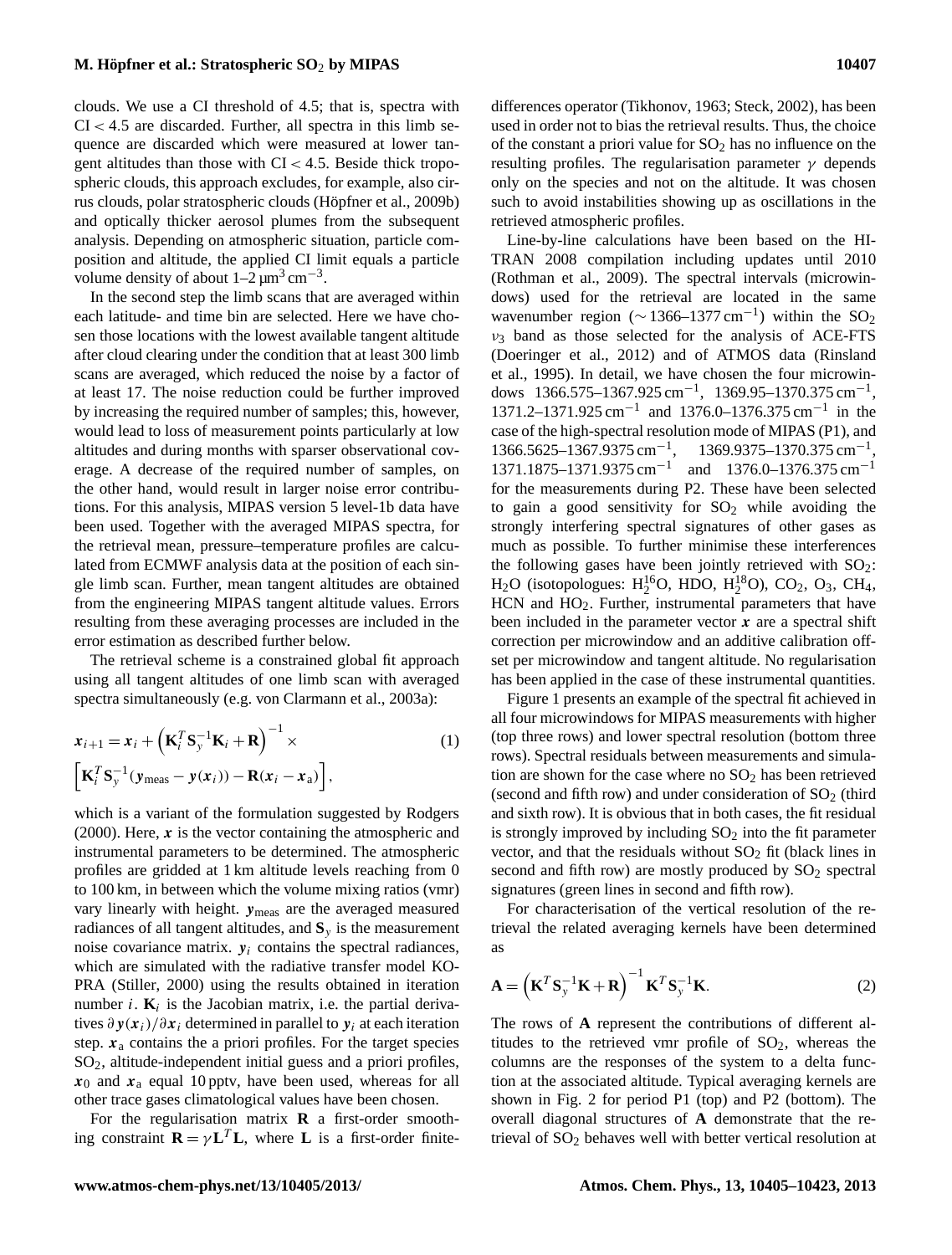

<span id="page-3-0"></span>Fig. 1. Spectral identification and fit quality of the SO<sub>2</sub> retrieval. The columns show the four spectral windows used. The top three rows refer to the first observational period (P1), while rows 4–6 belong to the second period with lower spectral resolution (P2). Rows 1 and 4 contain the measured spectra. The black curves in the panels of row 2 and 5 show the residua after the spectral fit when no  $SO_2$  is considered, and the black curves in row 3 and 6 are the residua in the case where  $SO<sub>2</sub>$  is added as a fitting parameter. The green curves in row 2 and 5 indicate the spectral features of  $SO<sub>2</sub>$  based on simulations only.

lower compared to higher altitudes due to the better sensitivity (higher pressure) and a denser tangent altitude sampling there. Typical values for the vertical resolution as derived from the width of the columns of **A** and from the inverse of the diagonal of **A** in both measurement modes vary around 3.5–4 km at 20 km, 4–5 km at 30 km and 6–10 km at 40 km altitude.

An estimate of the altitude dependent errors is presented in Fig. [3.](#page-4-3) Typical mean error profiles calculated for one month (January 2003) of period P1 and one month (January 2011) of P2 are shown together with the single error contributions which are combined into the total error by calculating the root sum squared of the single terms.

The following sources of uncertainty have been taken into account: spectroscopic errors of  $SO<sub>2</sub>$  line intensity (spe\_int\_SO2) and air-broadened half-width (spe\_hw\_SO2). For the line intensity an uncertainty of 5 % has been assumed, and for the half width one of 15 %. Both values are on the conservative side of the errors stated in [Rothman et al.](#page-18-13)

[\(2009\)](#page-18-13). The spectroscopy of interfering trace gas signatures has been handled as an independent error source by assigning also here errors of line intensity (spe\_int\_itf) and halfwidth (spe\_hw\_itf) of 5 % and 15 %, respectively. Major instrumental uncertainties are estimated as 1 % for gain calibration (gain), 3 % for the instrument line shape (ils) (in terms of linear loss of modulation efficiency toward the maximum optical path difference of the interferometer) and 300 m for tangent altitude pointing (htang). Spectral noise (noise) is based on the actual level 1b dataset as delivered together with the calibrated spectra. For the uncertainty of ECMWF temperatures (Tecm), values of 2 K below and 5 K above 35 km altitude are assumed. A further error term that has to be taken into account for retrievals from averaged spectra is the effect of retrieval non-linearity (nlin). This error contribution is estimated on the basis of dedicated retrieval simulations as described in detail in [Höpfner et al.](#page-17-12) [\(2009a\)](#page-17-12) except that the values used for the line-of-sight uncertainty of single observations were 400 m for P1 and 300 m for the datasets during P2.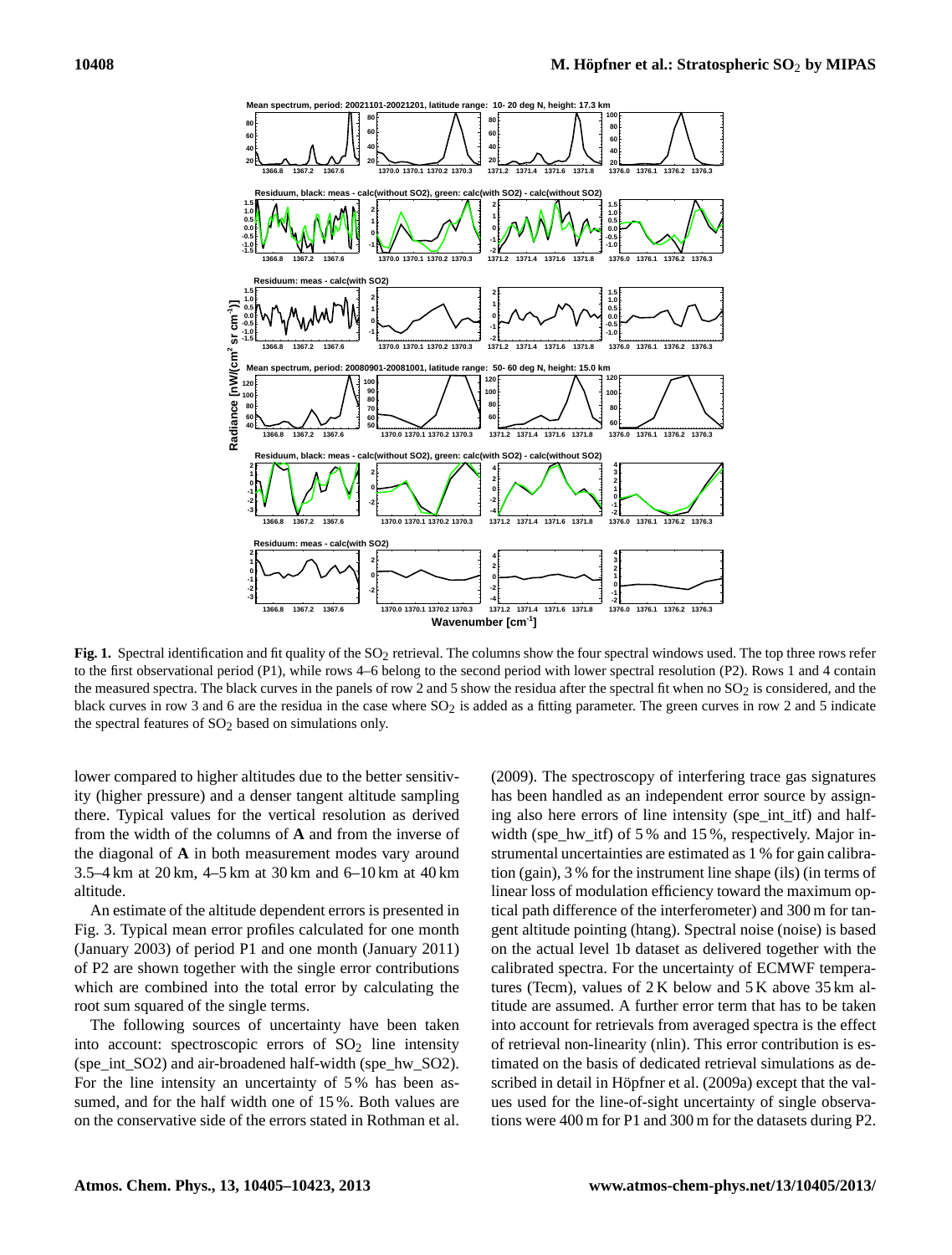



<span id="page-4-2"></span>Fig. 2. Example of averaging kernels for  $SO<sub>2</sub>$  at mid-latitudes within the first (top) and the second (bottom) MIPAS measurement period.

These values have been determined from comparison of engineering tangent altitude values with those obtained by the pointing retrievals during the standard IMK/IAA data analysis [\(von Clarmann et al.,](#page-18-14) [2003b,](#page-18-14) [2009;](#page-18-15) [Kiefer et al.,](#page-17-15) [2007\)](#page-17-15).

## <span id="page-4-0"></span>**4 Dataset overview**

Figures [4–](#page-5-0)[6](#page-7-0) present an overview of all MIPAS results of  $SO_2$ as colour-coded cross sections versus time. As mentioned above, the lower altitude limit of the dataset is defined by the condition on the minimum number of limb scans used to calculate mean spectra. This is determined by (a) the cloud coverage, (b) the scan pattern of MIPAS and (c) the lower limit of 15 km set to confine the retrievals mainly on the stratospheric situation. The influence of clouds can best be seen at the data gaps during the Antarctic winter season where the MIPAS observations are obscured by polar stratospheric clouds (e.g. top row in Fig. [4\)](#page-5-0). High clouds also restrict some of the observations at low altitudes in tropical regions during P1 until March 2004. Further data gaps covering the whole altitude region are present in 2005 and 2006, when MIPAS



<span id="page-4-3"></span>**Fig. 3.** Error estimation of the retrieval for one month during P1 and one month during P2. Considered error sources are the uncertainty of the foreign-broadened half-width and line intensity of interfering species (spe\_hw\_itf, spe\_int\_itf), the knowledge of these parameters for SO2 (spe\_hw\_SO2, spe\_int\_SO2), the uncertainties of the instrumental line shape and gain calibration (ils, gain), the errors in the assumed tangent altitudes and temperatures (htang, Tecm), the error due to the applied technique of retrievals from averaged spectra (nlin) and the spectral noise of the instrument (noise). The total error has been determined by quadratic combination of the single error components.

measurements were still sparse during the first years in the new operational mode.

As a basis for subsequent discussions, the dataset has been reduced by averaging to the mean profiles for four seasons (see Fig. [7](#page-8-0) and Fig. [8,](#page-9-0) top two rows). These profiles represent background situations since volcanically strongly perturbed periods, as detailed in the caption of Fig. [7,](#page-8-0) were neglected during averaging. The related variability is described in the bottom two rows of Fig. [8](#page-9-0) by the altitude-dependent standard deviation.

### <span id="page-4-1"></span>**5 Data quality**

Here we assess the quality of the MIPAS  $SO<sub>2</sub>$  dataset by comparison with independent measurements. Furthermore, the estimation of random errors will be validated by comparison to the variability derived from the dataset itself.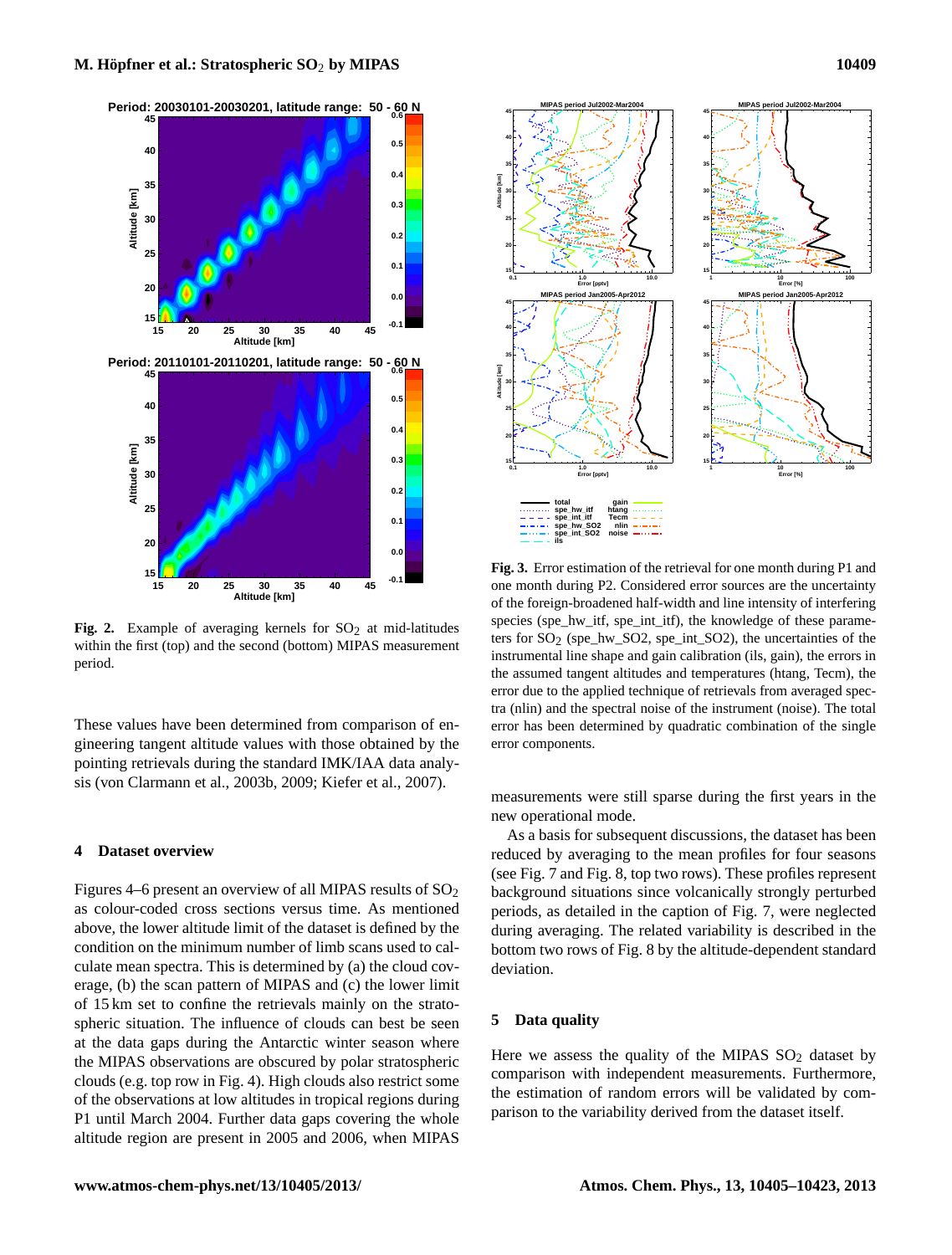

<span id="page-5-0"></span>**Fig. 4.** Time series of colour-coded SO<sub>2</sub> monthly mean volume mixing ratio profiles for 10<sup>°</sup> latitude bins in the Southern Hemisphere. The colour scale is restricted to 0–150 pptv: negative values and those larger than 150 pptv are given the colour corresponding to 0 and 150 pptv, respectively. Major volcanic eruptions are indicated within the latitude bin of their location (see Table [2\)](#page-12-0).

# **5.1 Comparison with ATMOS**

The only measurements of  $SO<sub>2</sub>$  that have reached up to the upper stratosphere so far were published by [Rinsland et al.](#page-17-3) [\(1995\)](#page-17-3). These three profiles are compared with MIPAS data

obtained for similar latitudes and months in Fig. [9.](#page-10-0) The AT-MOS profile of 1992 and, to a lesser extent, also that of 1993 are influenced by the eruption of Mt Pinatubo in June 1991 [\(Rinsland et al.,](#page-17-3) [1995\)](#page-17-3). Thus, the one that can best be compared to the MIPAS dataset is the ATMOS mean profile of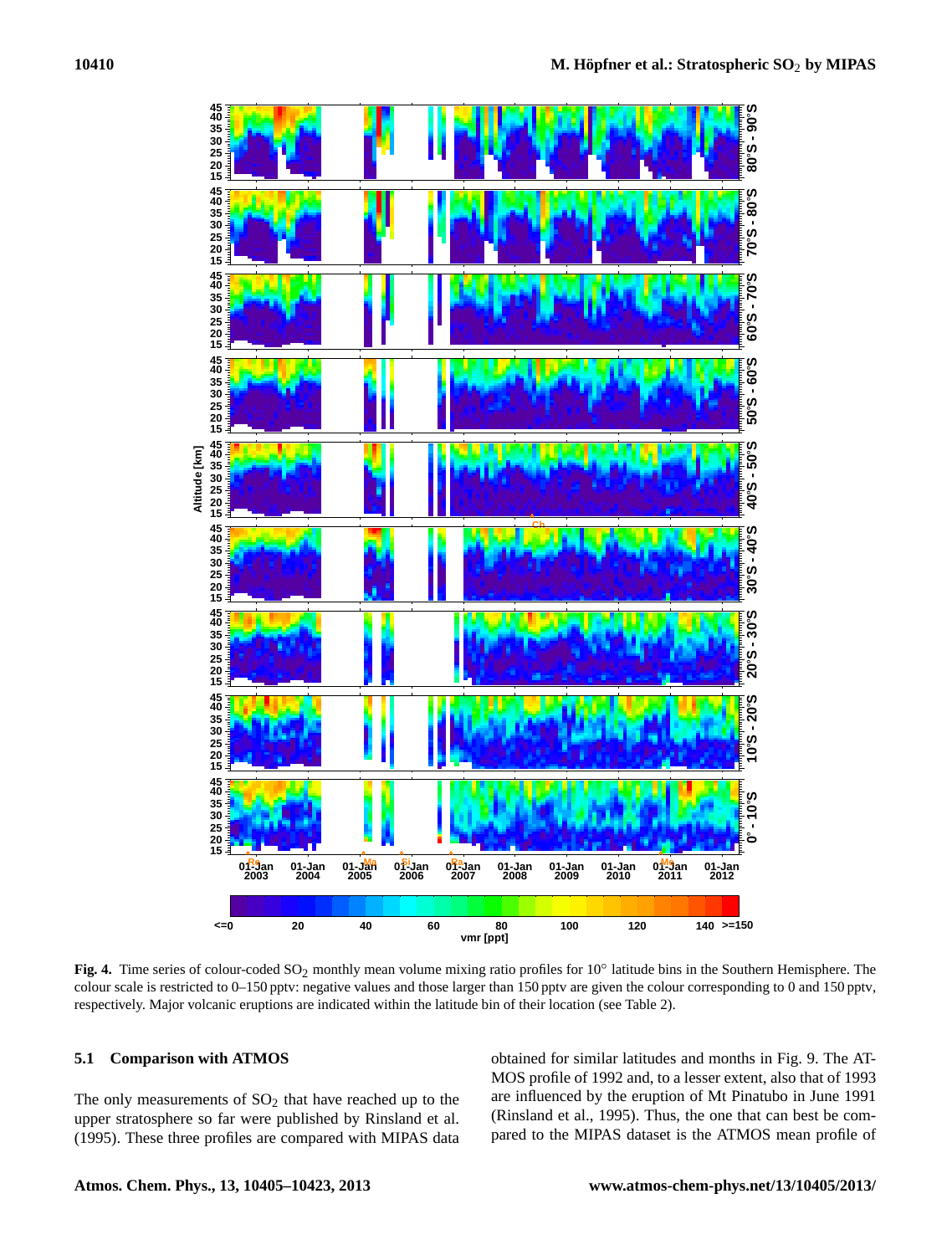

<span id="page-6-0"></span>**Fig. 5.** Same as Fig. [4](#page-5-0) but for the Northern Hemisphere.

1985. One should keep in mind that this has also been observed under enhanced stratospheric aerosol levels due to the eruption of El Chichón in March 1982, albeit to a lesser extend than ATMOS 1992 and 1993 [\(SPARC,](#page-18-0) [2006,](#page-18-0) e.g. Fig. 4.35).

Throughout the altitude range between 33 and 45 km, the MIPAS mean profile is within the uncertainty range of AT- MOS 1985. Only at the lowest 2 km MIPAS mean volume mixing ratios of  $SO<sub>2</sub>$  are about 20 pptv larger than those of ATMOS. However, accounting for the variability, the MIPAS profiles are comparable to those of ATMOS at these altitudes. MIPAS agrees with both post-Pinatubo ATMOS measurements up to altitudes of 32 and 35 km, respectively. Above this, ATMOS shows strongly increasing concentrations up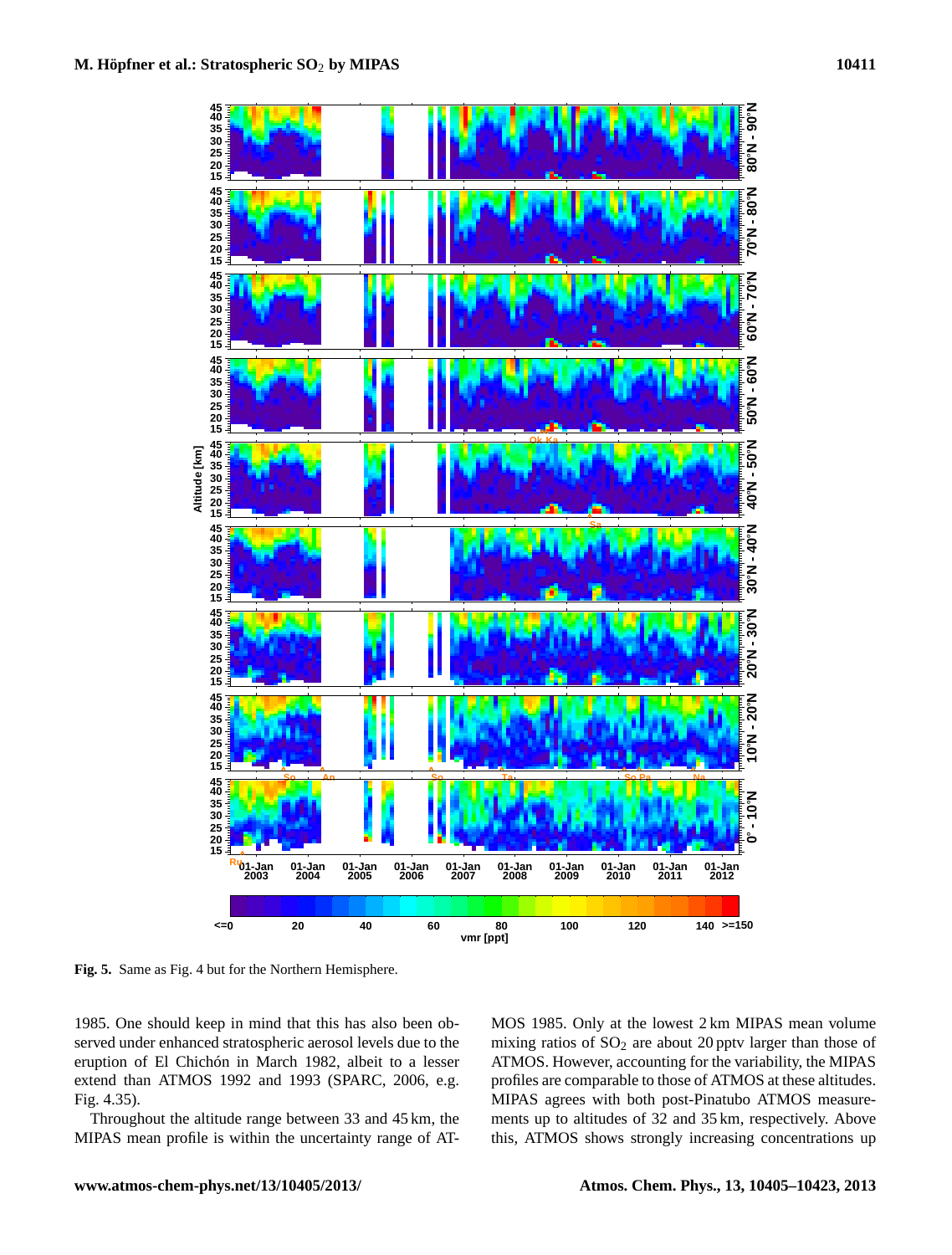

<span id="page-7-0"></span>**Fig. 6.** Global time series of colour-coded SO<sub>2</sub> monthly mean distributions at various altitudes. The colour scale is restricted to 0–150 pptv: negative values and those larger than 150 pptv are given the colour corresponding to 0 and 150 pptv, respectively. Major volcanic eruptions are indicated by the latitude of their location (Table [2\)](#page-12-0).

to values of 400 pptv compared to maximum MIPAS values of 100 pptv. The fact that at lower altitudes around 30 km the values of  $SO<sub>2</sub>$  do not deviate from MIPAS as strongly as above 35 km, even for volcanically enhanced conditions,

can most probably be explained with the major part of sulfur being in the form of  $H_2SO_4$  at those altitudes.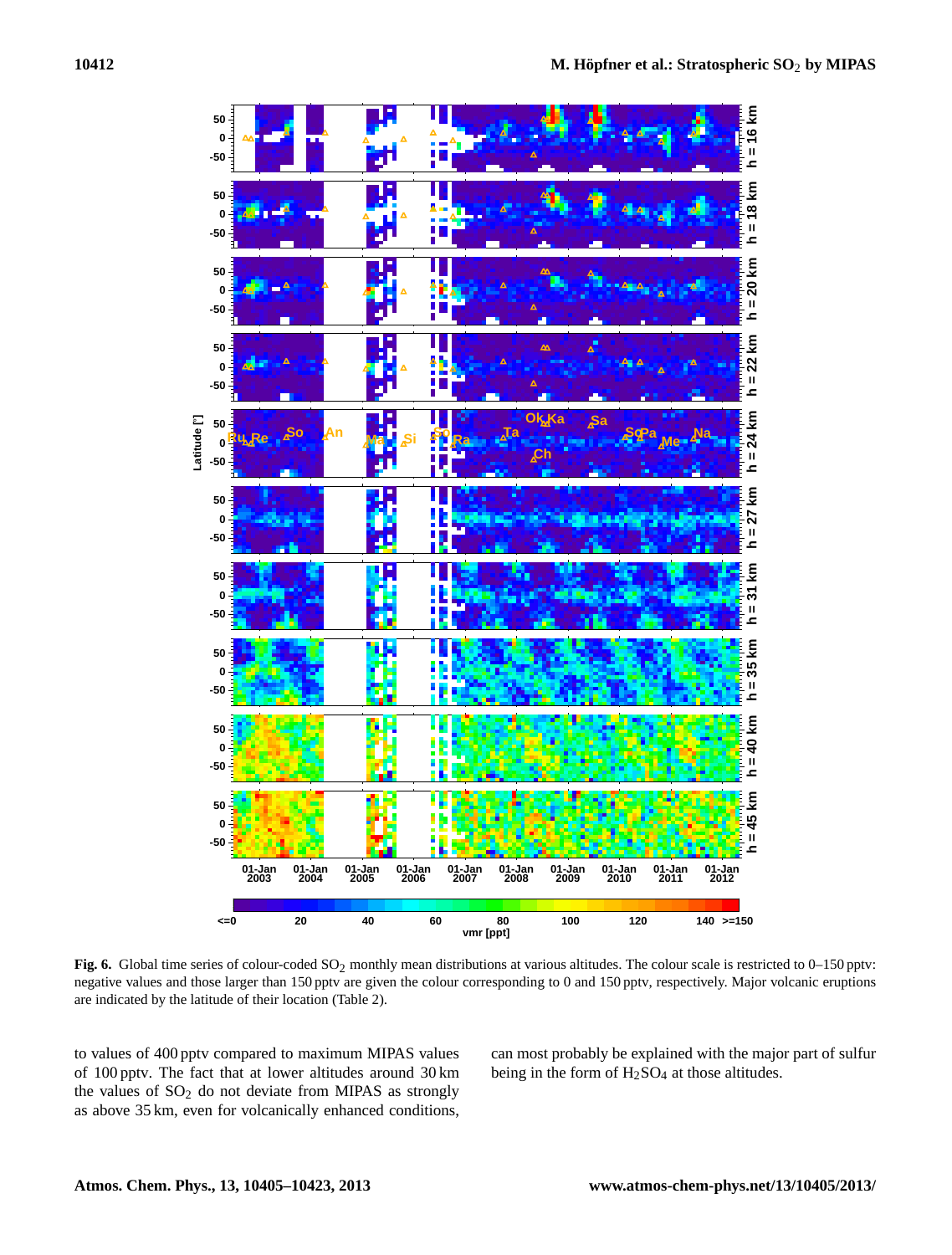**Table 1.** In situ observations of  $SO<sub>2</sub>$  in the lower stratosphere.

<span id="page-8-1"></span>

| Ref.                     | Date         | Location               | Altitude<br>[km]             | <b>VMR</b><br>ppty                           |
|--------------------------|--------------|------------------------|------------------------------|----------------------------------------------|
| Jaeschke et al. (1976)   | Spring 1976  | 54 $\degree$ N         | 14                           | 52                                           |
| Inn and Vedder (1981)    | Jun–Jul 1979 | 38, 64, $67^{\circ}$ N | $15.2 - 20.4$                | $36 - 51$                                    |
| Meixner $(1984)$         | 1978–80      | $50^{\circ}$ N         | $10.7 - 15.2$                | Dec: $8-33$                                  |
|                          |              | (W-Europe)             |                              | Apr/May: 13–41(115)                          |
|                          |              |                        |                              | Sep: 25-46                                   |
| Möhler and Arnold (1992) | Feb 1987     | $67^\circ$ N           | tropopause                   | 100                                          |
|                          |              | (N-Europe)             | tropopause $+2.5 \text{ km}$ | 10                                           |
| Thornton et al. (1999)   | 1991-1996    | W-Pacific              | 12                           | 60                                           |
| Jurkat et al. (2010)     | Oct 2008     | Europe                 | 11.5                         | 20–55 (strat. background)<br>510 (Kasatochi) |



<span id="page-8-2"></span><span id="page-8-0"></span>Fig. 7. Mean background seasonal distributions of SO<sub>2</sub>. Periods of major volcanic influence that have been excluded here are as follows: October–December 2002, July 2003, January– June 2005, May–November 2006, October 2007, July–December 2008, June–December 2009, November–December 2010, July– September 2011.

### **5.2 Comparison with ACE-FTS**

A comparison with observations by ACE-FTS is possible for a volcanically enhanced situation directly after the Sarychev eruption in June 2009. In Fig. 8 of their paper, [Doeringer et al.](#page-17-10) [\(2012\)](#page-17-10) present the measured zonal median distribution of  $SO_2$  between 12 and 20 km for the first half of July 2009. A direct comparison of the ACE-FTS observations (version 3.0) with those of MIPAS is shown in Fig. [10.](#page-10-1) For the presentation of the ACE-FTS dataset we have (1) calculated the mean, (2) selected the same latitude bands and (3) performed a linear interpolation to the MIPAS altitude grid. The latitude range 30◦ N–40◦ N cannot be used for comparison since there are only two ACE-FTS profiles available, which stem from 1 July and which apparently have not been recorded in volcanically perturbed air masses. Between 40◦ N and 70◦ N, both datasets show the enhanced volcanic SO<sub>2</sub> plume with similarly decreasing extension in altitude towards north. Regarding the absolute values, the results from the MIPAS retrievals of  $SO<sub>2</sub>$  appear to be generally lower than those of ACE-FTS. In the altitude range 15– 19 km the mean difference between the two instruments is 156 pptv $\pm$ 68 pptv (54 % $\pm$ 19 %). These differences might be due to the locally and temporally sparse coverage of ACE-FTS compared to MIPAS (see the lower panel of Fig. 9 in [Doeringer et al.](#page-17-10) [\(2012\)](#page-17-10) and number of limb scans used to calculate mean profiles as indicated by orange numbers in Fig. [10\)](#page-10-1). The possibility that the differences are caused by measurement errors of either instrument cannot be excluded. For example, our error estimation for MIPAS retrievals in Fig. [3](#page-4-3) indicates relative errors of larger than 100 % in the lowest stratosphere caused by the error term due to analysis from mean spectra. Dedicated simulations of this source of error for volcanically enhanced conditions showed MIPAS results that were 100–150 pptv lower than the real profile at 15–17 km altitude.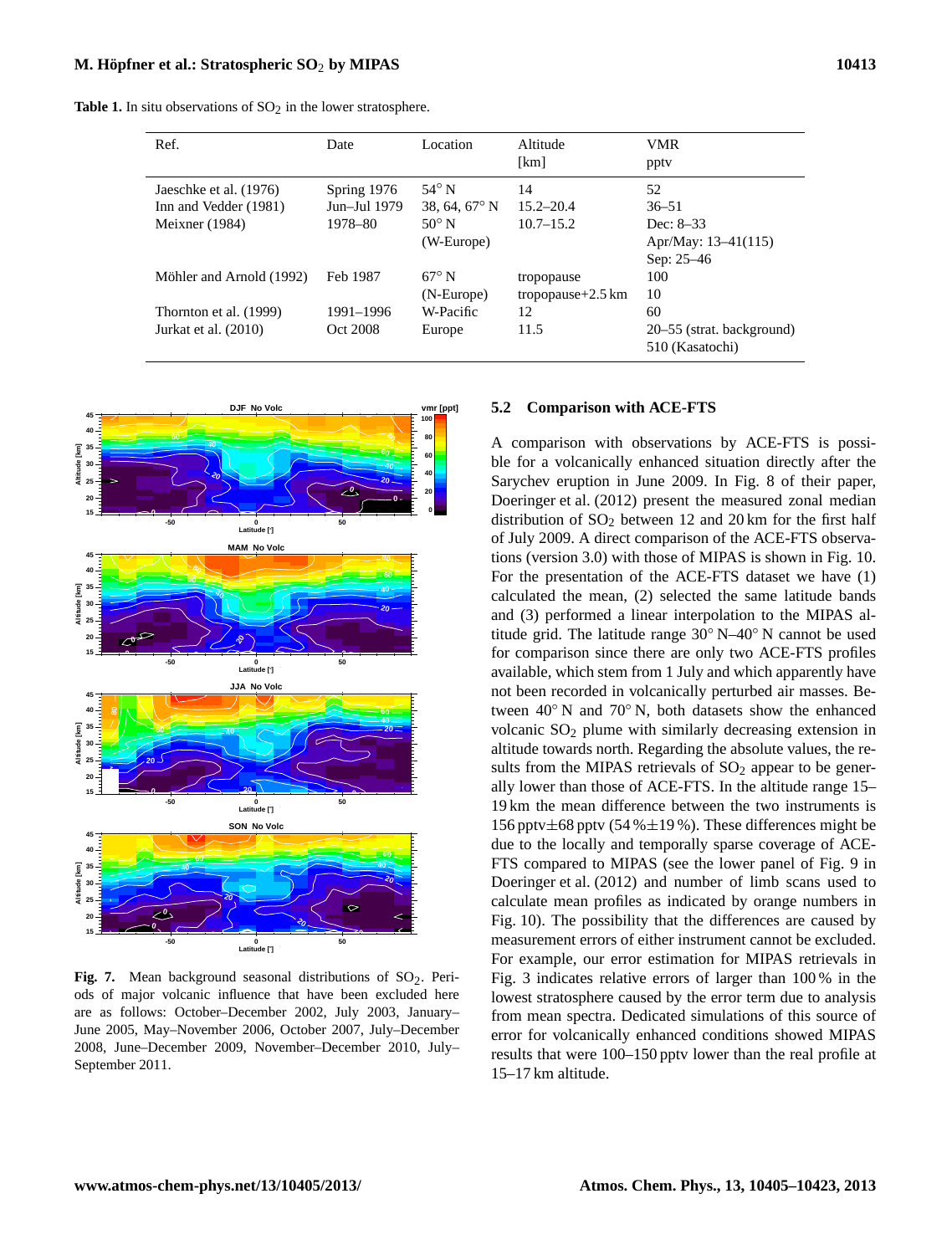

<span id="page-9-0"></span>Fig. 8. Mean background seasonal profiles of SO<sub>2</sub> (top two rows) and standard deviation of the distribution (bottom two rows). The legend indicating the seasons in the top row refers to the Northern Hemisphere; the legend in the second row is valid for the Southern Hemisphere. The same periods of major volcanic influence as listed in caption of Fig. [7](#page-8-0) have been excluded.

### **5.3 Comparison with in situ observations**

In situ measurements of  $SO<sub>2</sub>$  at comparable altitudes to those presented here for the mean MIPAS profiles are extremely sparse since they have mainly been obtained from aircraft up to the lowermost stratosphere. Table [1](#page-8-1) shows a selection of published in situ datasets in which explicitly stratospheric values have been indicated that can best be compared to the mean profiles as shown in Fig. [8.](#page-9-0) The only in situ dataset reaching into the altitude range presented here is the one obtained by [Inn and Vedder](#page-17-17) [\(1981\)](#page-17-17) up to an altitude of 20.4 km in June/July 1979. The reported values of 36–50 pptv at

15 km are higher (or at the upper end when taking into account the reported error of 50 % of the in situ data) compared to the MIPAS average background vmr distribution (around  $13 \pm 10$  pptv) at mid-latitudes (cf. Fig. [8\)](#page-9-0). At around  $20 \text{ km}$ , reported  $SO_2$  mixing ratios of 45 and 51 pptv ( $\pm 50\%$ ) at 64 and 67◦ N are clearly much higher than MIPAS mean values, which are around 6 pptv. Even under perturbed situations like the eruption of Sarychev, MIPAS monthly mean data at around 20 km altitude and similar latitudes are less than 20 pptv. Thus, either the aircraft data has been obtained within a locally perturbed situation not representative of the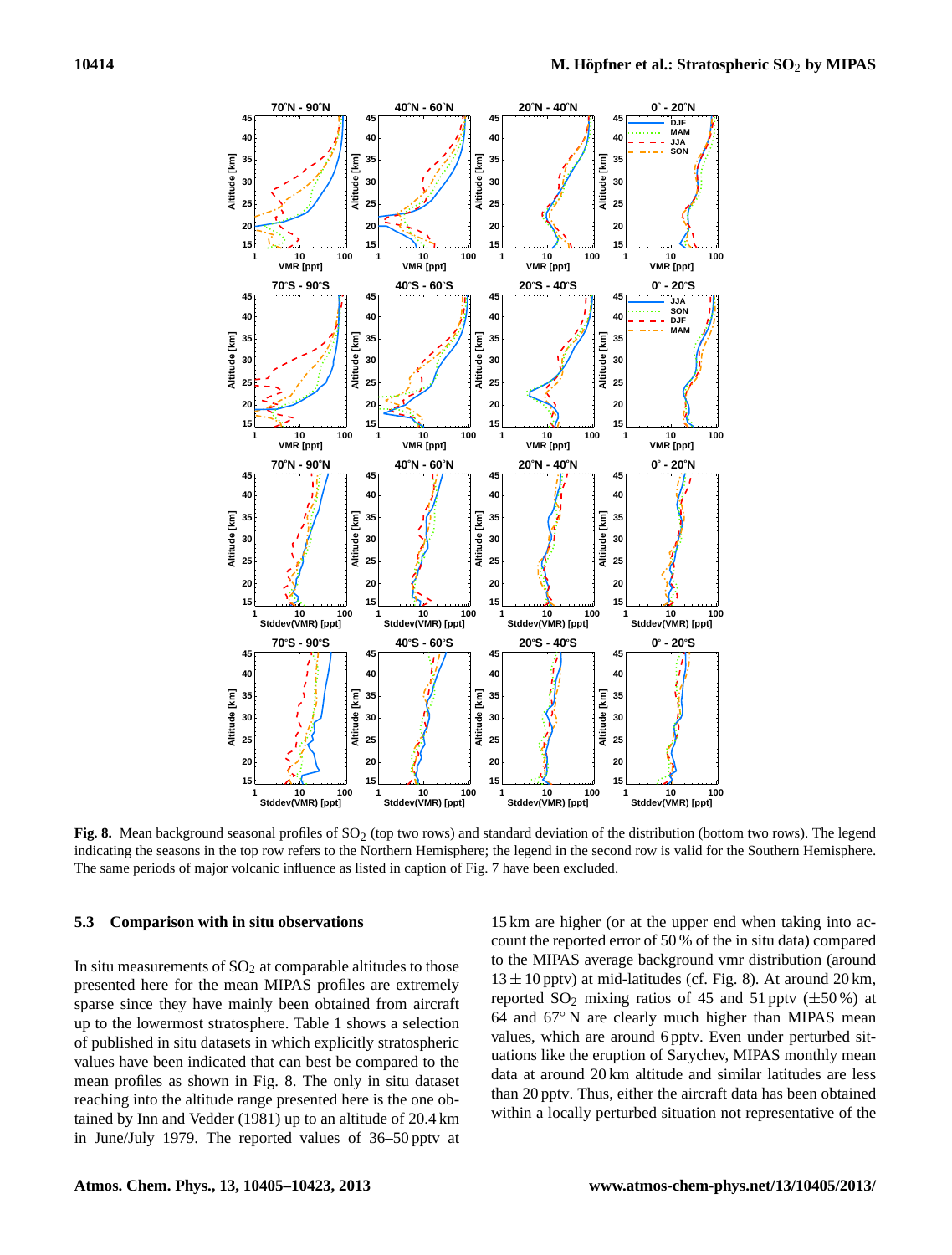

<span id="page-10-0"></span>**Fig. 9.** Comparison of MIPAS observations  $(2003-2012)$  of  $SO<sub>2</sub>$ (red: single; green: mean) with profiles derived from the ATMOS instrument (black) [\(Rinsland et al.,](#page-17-3) [1995\)](#page-17-3). Left: SPACELAB 3, April– May 1985, 26◦ N–32◦ N vs. MIPAS, April–May 20◦ N–40◦ N. Middle: ATLAS 1, March–April 1992, 54◦ S–28◦ N vs. MIPAS, March–April 60◦ S–30◦N. Right: ATLAS 2, April 1993, 51◦ S– 44◦ S vs. MIPAS, April 50◦ S–40◦ S.



<span id="page-10-1"></span>**Fig. 10.** Latitude–height cross section of MIPAS(top) and ACE-FTS (bottom) zonal mean  $SO<sub>2</sub>$  volume mixing ratios in July 2009. Numbers in white show the exact vmr values of each bin in units of ppt. The available number of profiles used to calculate the zonal means are denoted in orange at the top left of each column.

mean background or the difference points to problems of either the in situ data or the MIPAS analysis.

Other observations reaching nearly the lower limit of the altitude range of our MIPAS dataset are the first measurements of  $SO_2$  by [Jaeschke et al.](#page-17-16) [\(1976\)](#page-17-16) at 14 km and various stratospheric data by [Meixner](#page-17-18) [\(1984\)](#page-17-18), both obtained in northern mid-latitudes. Comparing the data in Fig. [8](#page-9-0) at the lower end of the profiles with those observations shows that MIPAS mean values are generally at the lower part of the variability of the in situ data. However, when considering the generally increasing MIPAS data at northern mid-latitudes with decreasing altitude, it seems reasonable that the typically higher in situ data at lower heights might be compatible. Since the other stratospheric data listed in Table [1](#page-8-1) are similar to those already discussed, we conclude that in general the MIPAS values at the bottom end of their altitude range are at the lower limit of in situ observations.





<span id="page-10-3"></span>**Fig. 11.** Global distribution of  $\Delta \delta_{l,h}$  as defined in Eq. [\(3\)](#page-10-2).

### **5.4 Internal variability**

As described in Sect. [3](#page-1-1) the instrument noise dominates the error characteristics over a large part of the profile. We have tried to validate this error term by comparing it to the temporal month-to-month variability of the retrieved  $SO_2$  profiles at distinct altitudes for the different latitude bins. This method is similar to the one used for validation of the precision of MIPAS single-scan data products [\(Piccolo and Dud](#page-17-21)[hia,](#page-17-21) [2007\)](#page-17-21). Figure [11](#page-10-3) shows for each latitude  $l$  and altitude h the standard deviation  $\Delta \delta_{l,h}$  of the noise-error-  $(\epsilon_{l,h,m})$ weighted difference  $\delta_{l,h,m}$  of the SO<sub>2</sub> volume mixing ratios  $x_{l,h,m}$  between directly subsequent months *m* in time:

<span id="page-10-2"></span>
$$
\Delta \delta_{l,h} = \left(\frac{1}{M-2} \sum_{m=1}^{M-1} \left(\delta_{l,h,m} - \bar{\delta}_{l,h}\right)^2\right)^{\frac{1}{2}}
$$
(3)

<span id="page-10-4"></span>with

$$
\delta_{l,h,m} = \frac{x_{l,h,m} - x_{l,h,m+1}}{\sqrt{\epsilon_{l,h,m}^2 + \epsilon_{l,h,m+1}^2}},\tag{4}
$$

where M indicates the number of months and  $\epsilon$  the estimated error due to instrument spectral noise. In the ideal case  $\Delta \delta_{lh}$ would equal 1. Values greater than 1 indicate either that the natural variability of  $SO_2$  from month to month is not negligible (thus increasing the numerator of Eq. [4\)](#page-10-4) or the noise errors are underestimated (denominator of Eq. [4\)](#page-10-4). In Fig. [11,](#page-10-3) enhanced values of  $\Delta \delta_{l,h}$  in the northern and equatorial lower stratosphere and at all altitudes in high-latitude regions are very likely due to the natural variability caused by volcanic activity and the downwelling of  $SO_2$ -rich air into the polar vortices during winter. Anthropogenic influence might be a further source for the enhancements at northern latitudes. Excluding those regions, i.e. for  $50^{\circ}$  S– $50^{\circ}$  N and altitudes  $\geq$  30 km, the mean value of  $\Delta \delta_{l,h} = 1.5 \pm 0.1$ . Thus, it can be concluded that the estimated noise error may underestimate the instrumental random error by no more than 50 %. The difference between estimated noise and month-to-month variability may be explained by either natural variability or by random parts of the total error estimation like variations in the gain calibration or the ECMWF temperature/pressure dataset, which are not included in the pure spectral noise error.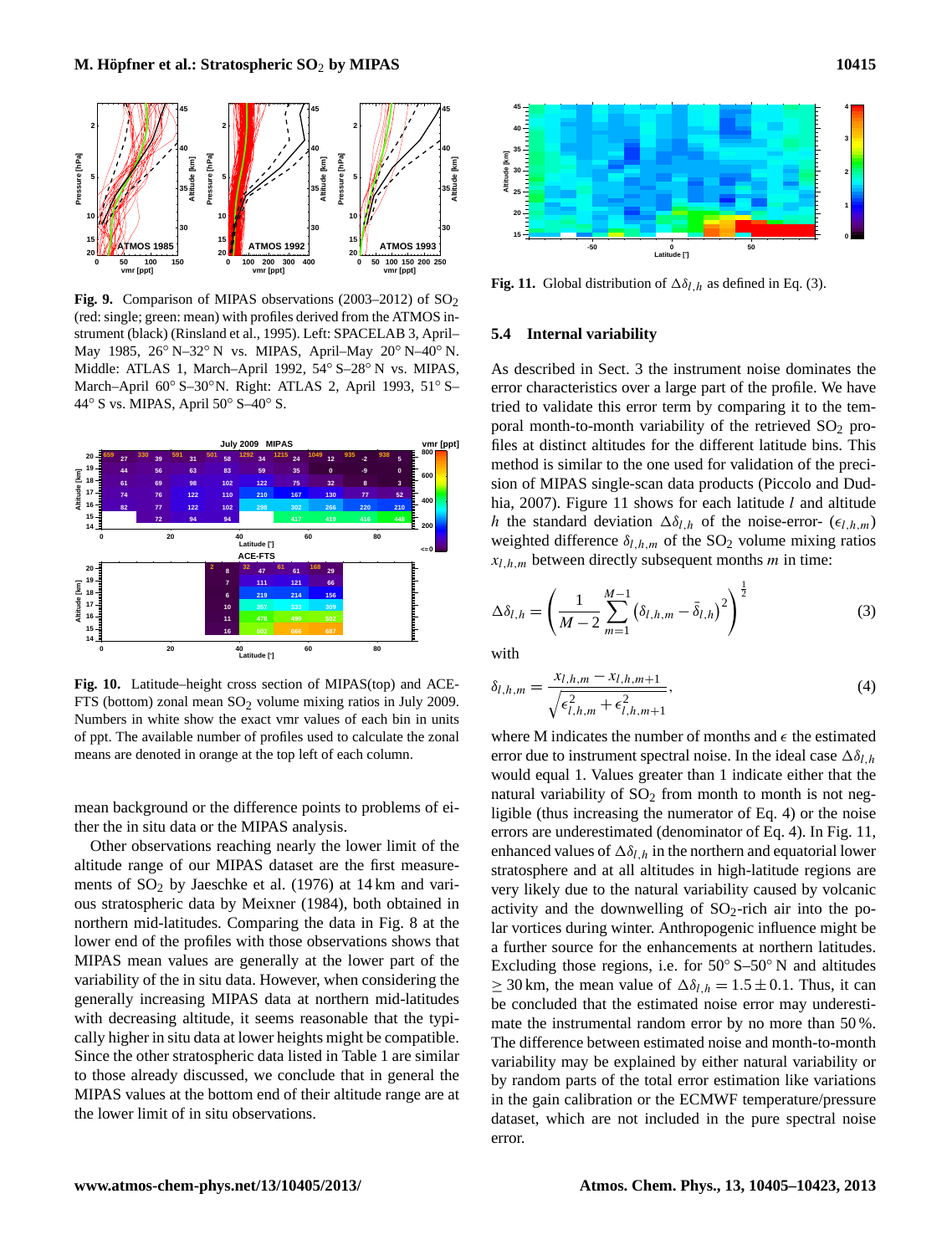# **6.1 Mid-stratospheric maximum**

<span id="page-11-0"></span>**6 Results and discussion**

The main chemical production of  $SO<sub>2</sub>$  in the stratosphere appears via conversion from COS leading to a local maximum of SO<sup>2</sup> in the mid-stratosphere [\(Crutzen,](#page-17-0) [1976;](#page-17-0) [Brühl et al.,](#page-16-0) [2012\)](#page-16-0). The MIPAS observations show this maximum to be very pronounced in the tropics, as visible in Figs. [4](#page-5-0) and [5,](#page-6-0) at altitudes of around 27–30 km. The mean latitudinal and seasonal variation of this maximum can better be inspected in averaged stratospheric background profiles as presented in Figs. [7](#page-8-0) and [8.](#page-9-0) For calculation of these profiles major volcanically perturbed seasons (for details see caption of Fig. [7\)](#page-8-0) have been excluded. In the tropics, the mid-stratospheric maximum of the mean profiles is located at 28–30 km, decreasing in altitude towards the poles down to 25 km in the northern and 23 km in the southern summer months. In the tropics, the vmr value of the maximum varies at around 40–50 ppt. Towards higher latitudes, summertime values decrease towards 20 pptv at subtropics, 10 pptv at middle and 5 pptv at polar latitudes. During other seasons the maximum is less discernible from the generally increasing values towards higher altitudes.

The tropical MIPAS values can be compared with model results shown in Fig. 6 of [Brühl et al.](#page-16-0) [\(2012\)](#page-16-0). Here the altitude of the maximum varies at around 28–31 km, depending on time between 1999 and 2002. In this time range the vmr values vary at around 30–60 pptv, which is similar to the temporal variability of our observations as shown in Figs. [4](#page-5-0) and [5.](#page-6-0)

The local maximum in MIPAS mean profiles of  $SO<sub>2</sub>$ (Fig. [8\)](#page-9-0) can further be compared with the results of five different models as shown in [SPARC](#page-18-0) [\(2006,](#page-18-0) Fig. 6.11) [\(http://www.sparc-climate.org/publications/sparc-reports/](http://www.sparc-climate.org/publications/sparc-reports/sparc-report-no4/) [sparc-report-no4/\)](http://www.sparc-climate.org/publications/sparc-reports/sparc-report-no4/) and Fig. 6.2 of its supplement to Chapter 6. In these simulations the altitude of the tropical maximum is located between 29 and 32 km. The maximum vmr values of 40–50 pptv for four models compare well with MIPAS, while the ULAQ model is considerably lower with about 20 pptv. At 45◦ latitude in July the models indicate lower maximum altitudes of 24–27 km, in agreement with MIPAS. The model vmr varies here between 8 and 20 pptv, which is comparable to the MIPAS variation between mid-latitude and subtropical mean profile maximum values of 10–20 pptv.

# **6.2 Enhanced upper stratospheric values and polar downward transport**

In the tropics, the production of  $SO<sub>2</sub>$  from COS fades out shortly above 30 km due to the unavailability of COS, leading to a decrease of the  $SO_2$  mixing ratio [\(Brühl et al.,](#page-16-0) [2012\)](#page-16-0). Above about 33 km our measurements show again an increase of SO<sub>2</sub> volume mixing ratios reaching average val-



<span id="page-11-1"></span>**Fig. 12.** Temporal evolution of mean Antarctic  $SO_2$  vmr profiles in winter and spring.

ues of about 80–100 pptv (Figs. [8](#page-9-0) and [7\)](#page-8-0) at 45 km. At these altitudes, the  $SO<sub>2</sub>$  concentrations do not show any large variability with latitude. This increase of  $SO<sub>2</sub>$  from the middle to the upper stratosphere is caused by photolysis of  $H_2SO_4$  that is released due to the evaporation of aerosols [\(Vaida et al.,](#page-18-3) [2003;](#page-18-3) [Mills et al.,](#page-17-4) [2005\)](#page-17-4). At altitudes of 45 km [Brühl et al.](#page-16-0) [\(2012,](#page-16-0) Fig. 6) show values of around 50 ppty of  $SO_x$  (mostly  $SO<sub>2</sub>$ ), which are considerably smaller than our data. This can be explained by neglecting in the model  $SO<sub>2</sub>$  photolysis bands in the visible and near IR [\(Brühl et al.,](#page-16-4) [2013\)](#page-16-4). The models in [SPARC](#page-18-0) [\(2006,](#page-18-0) Fig. 6.11) show large differences at these altitudes: in the tropics three of the models underestimate the observed  $SO<sub>2</sub>$  values above the mid-stratospheric maximum, while the LASP model compares rather well. However, at 45◦ N this model overestimates the high-altitude MIPAS observations by a factor of 2, while other models are still lower than the observations.

In wintertime at high latitudes the MIPAS data show the descent of enhanced upper stratospheric  $SO<sub>2</sub>$  concentrations down to 20–25 km altitude (see Fig. [7](#page-8-0) and blue curves in Fig. [8\)](#page-9-0). On average, vmr values of 50–60 pptv are reached at 30 km, and 20–40 pptv at 25 km. This periodic effect is clearly visible in the top rows of Figs. [4](#page-5-0) and [5.](#page-6-0) The mean evolution over the Antarctic from July to December is shown in detail in Fig. [12,](#page-11-1) which can be compared with the simulations shown in [Mills et al.](#page-17-4) [\(2005,](#page-17-4) Fig. 5). In those model runs highest  $SO_2$  values of about 100 pptv at 30 km and 60 pptv at 25 km altitude are reached in the Antarctic polar vortex by the end of August. In the observations, highest SO<sub>2</sub> concentrations at these altitudes are observed in July and August with mean values of up to 60 pptv at 30 km and 40 pptv at 25 km altitude (see Fig. [12\)](#page-11-1). In September and October the model shows a sudden decrease of  $SO<sub>2</sub>$  concentrations through photolysis leading to the production of small aerosol particles. This behaviour is well reflected in the MI-PAS dataset (cf. Fig. [12\)](#page-11-1) where a first decrease is visible below 30 km altitude between August and September, followed by a stronger decrease between September and October below about 35 km.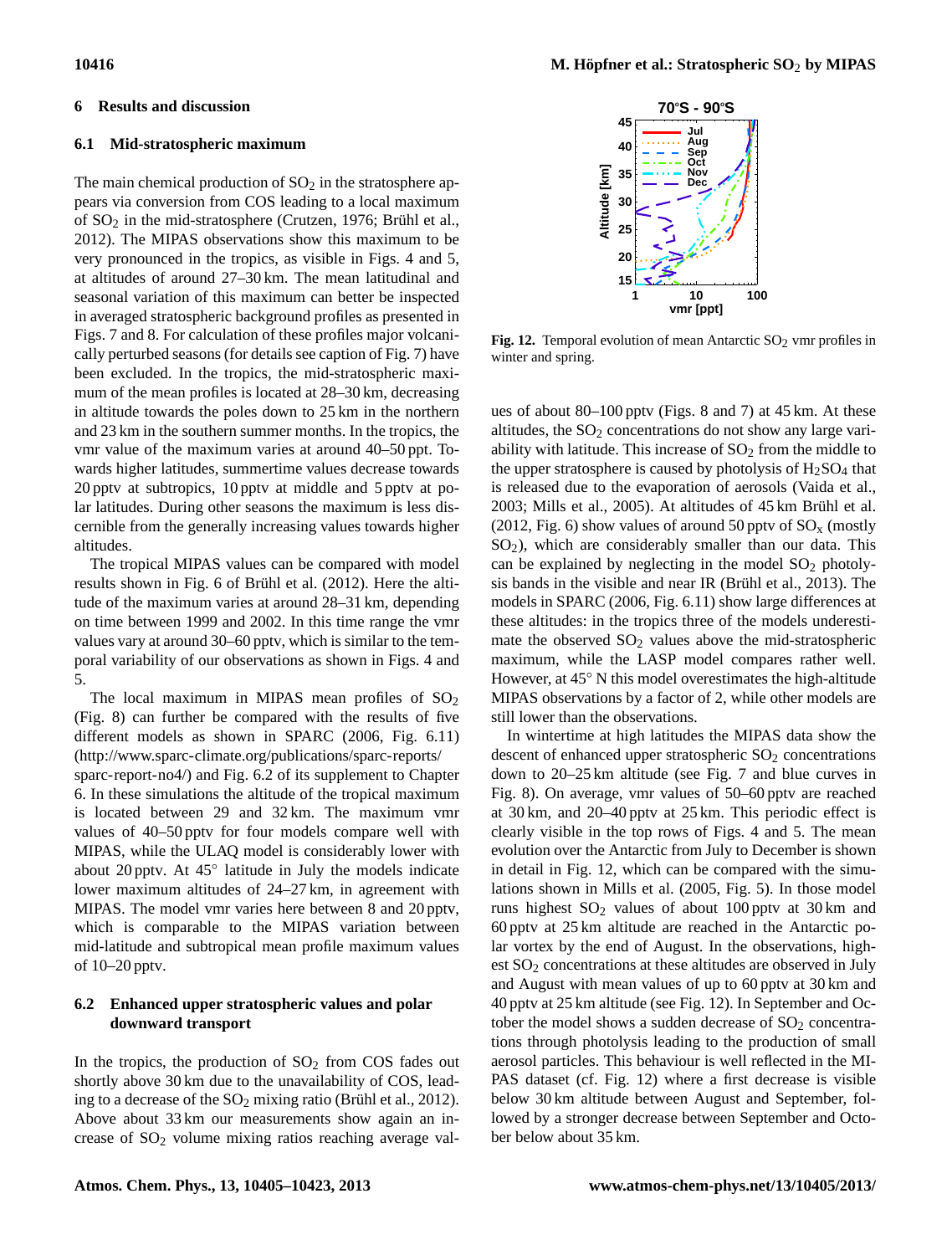<span id="page-12-0"></span>**Table 2.** Major volcanic eruptions in the time period of the MIPAS measurements. General data of volcanoes are from [http://www.volcano.si.](http://www.volcano.si.edu) [edu.](http://www.volcano.si.edu) Injection heights and  $SO_2$  masses are based on [Neely et al.](#page-17-22) [\(2013,](#page-17-22) Table S1) and references therein. References for additional eruptions: Soufrière Hills on 12 July 2003, [Carn and Prata](#page-16-5) [\(2010\)](#page-16-5); Soufrière Hills on 11 February 2010, [Cole et al.](#page-16-6) [\(2010\)](#page-16-6); Nabro mass, [Clarisse](#page-16-7) [et al.](#page-16-7) [\(2012\)](#page-16-7); Nabro injection height, [Bourassa et al.](#page-16-1) [\(2012\)](#page-16-1) and connected discussion [\(Fromm et al.,](#page-17-23) [2013;](#page-17-23) [Vernier et al.,](#page-18-17) [2013;](#page-18-17) [Bourassa](#page-16-8) [et al.,](#page-16-8) [2013\)](#page-16-8); Merapi, [Surono et al.](#page-18-18) [\(2012\)](#page-18-18). In the case of Pacaya, the  $SO_2$  mass is taken from Aura/OMI measurements on 30 May 2010 [\(http://so2.gsfc.nasa.gov\)](http://so2.gsfc.nasa.gov).

| Name              | Location                                       | Eruption date | $SO2$ mass<br>[Tg] | Injection height<br>[km] |
|-------------------|------------------------------------------------|---------------|--------------------|--------------------------|
| Ruang             | $2.3^{\circ}$ N, $125.4^{\circ}$ E             | 25 Sep 2002   | 0.055              | 20                       |
| El Reventador     | $0.1^{\circ}$ S, 77.7° W                       | 3 Nov 2002    | 0.096              | 17                       |
| Soufrière Hills   | $16.7^\circ$ N, $62.2^\circ$ W                 | 12 Jul 2003   | 0.12               | 15                       |
| Anatahan          | $16.4^{\circ}$ N, $145.7^{\circ}$ E            | 12 Apr 2004   | 0.065              | 15                       |
| Manam             | $4.1^{\circ}$ S, $145^{\circ}$ E               | 27 Jan 2005   | 0.18               | 19                       |
| Sierra Negra      | $0.8^{\circ}$ S, 91.2° W                       | 22 Oct 2005   | 0.36               | 15                       |
| Soufrière Hills   | $16.7^\circ$ N, $62.2^\circ$ W                 | 20 May 2006   | 0.2                | 20                       |
| Rabaul (Tavurvur) | 4.3 $\rm{^{\circ}S}$ , 152.2 $\rm{^{\circ}E}$  | 7 Oct 2006    | 0.125              | 17                       |
| Tair, Jebel al    | $15.5^{\circ}$ N, $41.8^{\circ}$ E             | 30 Sep 2007   | 0.08               | 16                       |
| Chaiten           | 42.8 $\rm{^{\circ}}$ S, 72.6 $\rm{^{\circ}}$ W | 2 May 2008    | 0.01               | 19                       |
| Okmok             | 53.4 $\degree$ N, 168.1 $\degree$ W            | 12 Jul 2008   | 0.122              | 16                       |
| Kasatochi         | $52.2^{\circ}$ N, $175.5^{\circ}$ W            | 7 Aug 2008    | 1.7                | $14 - 18$                |
| Sarychev          | 48.1° N, 153.2° E                              | 12 Jun 2009   | 1.4                | 17                       |
| Soufrière Hills   | $16.7^\circ$ N, $62.2^\circ$ W                 | 11 Feb 2010   | 0.05               | 15                       |
| Pacaya            | $14.4^{\circ}$ N, $90.6^{\circ}$ W             | 28 May 2010   | 0.02               |                          |
| Merapi            | $7.5^{\circ}$ S, $110.4^{\circ}$ E             | 26 Oct 2010   | 0.44               | 17                       |
| Nabro             | $13.4^{\circ}$ N, $41.7^{\circ}$ E             | 12 Jun 2011   | 1.5                | $14 - 18$                |

### <span id="page-12-1"></span>**6.3 Lower stratospheric variability**

In Fig. [6](#page-7-0) we indicated the time and geographical latitude of major volcanic eruptions by orange triangles together with the initials of each volcano as specified in Table [2.](#page-12-0) As a basis for this list we have taken the one compiled by [Neely](#page-17-22) [et al.](#page-17-22) [\(2013\)](#page-17-22) and added further eruptions visible in the MIPAS dataset. For that purpose, the retrieval of  $SO<sub>2</sub>$  from single MI-PAS observations (which is the topic of a separate study to be published) has been used to unambiguously assign elevated amounts of  $SO<sub>2</sub>$  to volcanic events. The clear correlation of volcanic eruptions with elevated values of  $SO<sub>2</sub>$  in the top four rows of Fig. [6](#page-7-0) shows that the major variability of  $SO_2$  in the altitude range below about 22 km is determined by volcanic activity.

In the first half of the MIPAS measurement period, until the end of 2006, equatorial volcanic eruptions dominate the  $SO<sub>2</sub>$  mean distribution in the lower stratosphere near the Equator (cf. Figs. [4](#page-5-0) and [5\)](#page-6-0), while during the second part midand high northern latitudes are mostly affected. Figure [13](#page-13-0) compares the temporal evolution of the global  $SO<sub>2</sub>$  content derived from MIPAS for the altitude regions 15–23 km and 20–23 km with the total injected mass as derived from nadirsounding instruments (cf. Table [2\)](#page-12-0). In the case of the larger eruptions of Kasatochi, Sarychev and Nabro, the mean SO<sub>2</sub> content at 15–23 km in the month directly after the eruption is about 1–2 % of the total injected mass. As shown in Sect. [5.2,](#page-8-2) due to the similar distribution of  $SO_2$  volume mixing ratios between ACE-FTS and MIPAS after the eruption of Sarychev [\(Doeringer et al.,](#page-17-10) [2012\)](#page-17-10), the total mass derived from both instruments would also be comparable.

For tropical eruptions, like those of Soufrière Hills, El Reventador or Raboul, the  $SO<sub>2</sub>$  mass in the lower stratosphere is of the order of 5 % or more of the total mass, likely due to the general upward transport in the tropical UTLS region. As already indicated in the plots of volume mixing ratio, the lower panel of Fig. [13](#page-13-0) shows that altitudes above 20 km are mainly affected by the tropical eruptions before the end of 2006. Roughly about 2% of the listed total  $SO_2$ mass of tropical volcanoes seems to reach these high altitudes, while this is only about 0.1 % in the case of large mid-latitude eruptions. It should be kept in mind (1) that the MIPAS values of  $SO_2$  mass in 2005 and 2006 are underestimated due to the sparser coverage compared to earlier and later dates, as indicated by the red crosses in Fig. [13,](#page-13-0) and (2) that due to the cloud threshold described in Sect. [3,](#page-1-1) strongly aerosol contaminated limb views are excluded from the retrieval leading to a general underestimation of  $SO_2$ . The latter effect, however, only affects few limb scans directly after the eruption in the vicinity of the major plume such that the monthly mean values are unlikely to be disturbed.

The  $SO<sub>2</sub>$  distributions within the tropical regions in Figs. [4](#page-5-0) and [5](#page-6-0) can be inspected for indications of upward transport of SO<sup>2</sup> from the periods of volcanically enhanced values in the lower stratosphere up to the  $SO_2$  maximum at around 28 km. After the three major tropical events in the period until 2007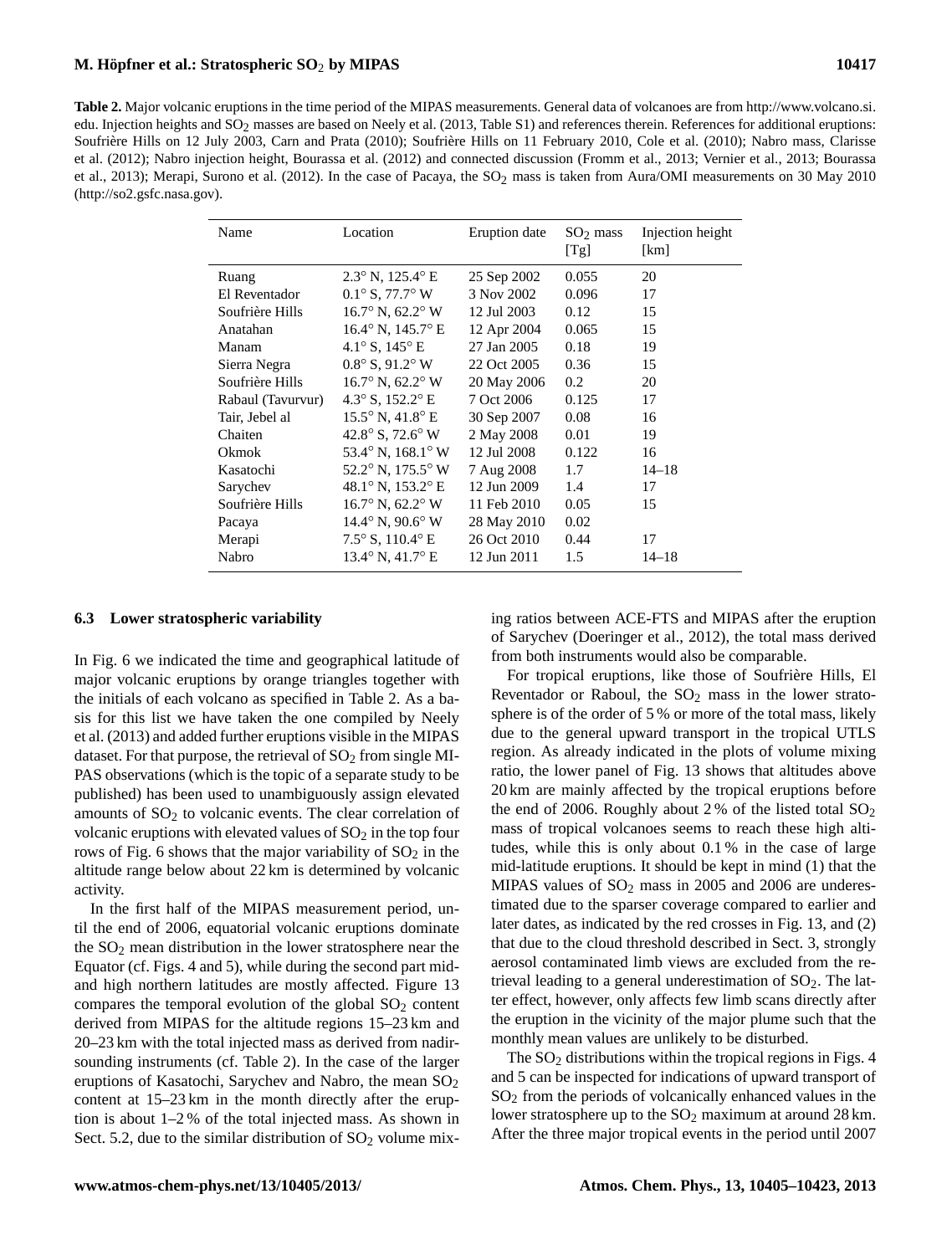

<span id="page-13-0"></span>Fig. 13. Black diamonds: global monthly mean  $SO<sub>2</sub>$  mass between 15 and 23 km (top) and 20–23 km (bottom) from MIPAS. Black bars:  $SO<sub>2</sub>$  $SO<sub>2</sub>$  $SO<sub>2</sub>$  injection mass from Table 2 (scaling factor as given in the legend). Red: relative coverage of the latitude–height slice with MIPAS observations.

(end of 2002, beginning of 2005 and mid-2006) an upwelling of SO2-enhanced air is tentatively visible. However, due to the processing of  $SO<sub>2</sub>$  during the months directly after the eruptions, much smaller values of  $SO<sub>2</sub>$  remain for an upward transport. It is probable that sulfur is transported in the form of aerosols, as has been shown, for example, in [Vernier](#page-18-1) [et al.](#page-18-1)  $(2011, Fig. 2)$  $(2011, Fig. 2)$ . The time series of  $SO<sub>2</sub>$  show that enhanced values at its mid-stratospheric maximum near 28 km and above are present some months after the eruptions. However, as described in the following chapter there is a strong correlation with the quasi-biennial oscillation (QBO) especially at those altitudes. The resulting maxima of  $SO<sub>2</sub>$  are superposed to possible enhancements due to the volcanic eruptions, and thus both effects are difficult to disentangle.

### **6.4 Regression analysis**

In this section, the temporal development of the  $SO<sub>2</sub>$  dataset is analysed under the consideration of a constant term  $a$ ; a linear term b; several periodics; and external parameters with coefficients  $c$ ,  $d$  and  $e$  using a multivariate fit approach as proposed by [von Clarmann et al.](#page-18-19) [\(2010\)](#page-18-19) and extended by [Stiller et al.](#page-18-20) [\(2012\)](#page-18-20). A regression function  $vmf(t)$  is fitted to the time series of  $SO_2$  values at each 2 km altitude and  $10^\circ$ latitude bin:

$$
\text{vmr}(t) = a + bt + c_1 \text{qbo}_1(t) + d_1 \text{qbo}_2(t) \n+ c_2 \sin \frac{2\pi t}{T_1} + d_2 \cos \frac{2\pi t}{T_1} \n+ c_3 \sin \frac{2\pi t}{T_{0.5}} + d_3 \cos \frac{2\pi t}{T_{0.5}} \n+ eF_{10.7}(t).
$$
\n(5)

Here  $qbo_1(t)$  and  $qbo_2(t)$  are the Singapore time series of winds at 10 hPa and 50 hPa as provided by the Free University of Berlin [\(http://www.geo.fu-berlin.de/en/met/ag/](http://www.geo.fu-berlin.de/en/met/ag/strat/produkte/qbo/index.html) [strat/produkte/qbo/index.html\)](http://www.geo.fu-berlin.de/en/met/ag/strat/produkte/qbo/index.html). They are used to describe the QBO signal in the time series [\(Kyrölä et al.,](#page-17-24) [2010\)](#page-17-24). The sine and cosine terms describe annual  $(T_1 = 1 \text{ yr})$  and semiannual  $(T_{0.5} = 0.5 \text{ yr})$  variability including a phase shift. The solar radio flux at 10.7 cm  $(F_{10.7}(t))$  provided by the NOAA Space Weather Prediction Center [\(http://www.swpc.](http://www.swpc.noaa.gov) [noaa.gov\)](http://www.swpc.noaa.gov) serves as proxy for solar activity [\(Kyrölä et al.,](#page-17-24) [2010\)](#page-17-24). A possible offset between P1 and P2 data is accounted for by adding a fully correlated block matrix to the P1 part of the data error covariance matrix.

In Fig. [14,](#page-14-0) results of the regression analysis are shown for exemplary latitude–height bins illustrating the influence of various partial signals. In the following, Fig. [14](#page-14-0) is discussed together with Fig. [15,](#page-14-1) where the global distribution of the amplitudes of the single regression functions is presented (see caption of Fig. [15](#page-14-1) for a more detailed description).

The quality of the fit is illustrated by the  $\chi^2$  of the regression (see plot "CHI2" in Fig. [15\)](#page-14-1). In general the global fit quality is relatively homogeneous. The main exceptions are the regions of the polar upper stratosphere and the northern lowermost stratosphere with higher values of  $\chi^2$ . The latter is probably explained by volcanic activity the influence of which was mainly concentrated at altitudes up to 20 km in the north (see Sect. [6.3\)](#page-12-1). Further, influences by anthropogenic sources may also contribute to the higher values of  $\chi^2$  there. Enhanced  $\chi^2$  at high latitudes above 30–35 km altitude stem from strongly increased values of  $SO<sub>2</sub>$  up to 120– 160 pptv during single winter months (see e.g. top row of Fig. [5\)](#page-6-0), which cannot be represented adequately by the regression model.

The QBO signal can clearly be detected in the tropics at altitudes of  $28-36 \text{ km}$  introducing a variability in  $SO<sub>2</sub>$  of around  $\pm 20$  pptv (cf. top right panel in Fig. [15](#page-14-1) and example "QBO" in Fig. [14\)](#page-14-0). Here the major part of the QBO signal stems from  $qbo_1(t)$ , the Singapore winds at 10 hPa, whereas the winds at 50 hPa  $(qbo<sub>2</sub>(t))$  are of minor importance. High values of  $SO<sub>2</sub>$  are correlated with the easterly phase of the QBO. Such a QBO signal has also been observed in the case of time series of stratospheric aerosol extinction [\(Trepte and](#page-18-21) [Hitchman,](#page-18-21) [1992;](#page-18-21) [Vernier et al.,](#page-18-1) [2011\)](#page-18-1).

Large amplitudes (up to about 30 pptv) of the annual modes are present especially at altitudes of 25–35 km at polar latitudes (cf. Fig. [15\)](#page-14-1). These are explained by the downwelling of  $SO_2$ -rich air from higher altitudes during winter. The N–S asymmetry with larger amplitudes at lower altitudes in the south are presumably due to the more persistent Antarctic polar vortex.

The mode of the semi-annual oscillation (SAO) with amplitudes of up to 10 pptv of  $SO_2$  is visible above 30 km altitude at tropical and subtropical latitudes (Fig. [15\)](#page-14-1). This mode can be identified in the example dataset for 20–30◦ S at 41–43 km altitude (see panel "Semi-annual" in Fig. [14\)](#page-14-0) by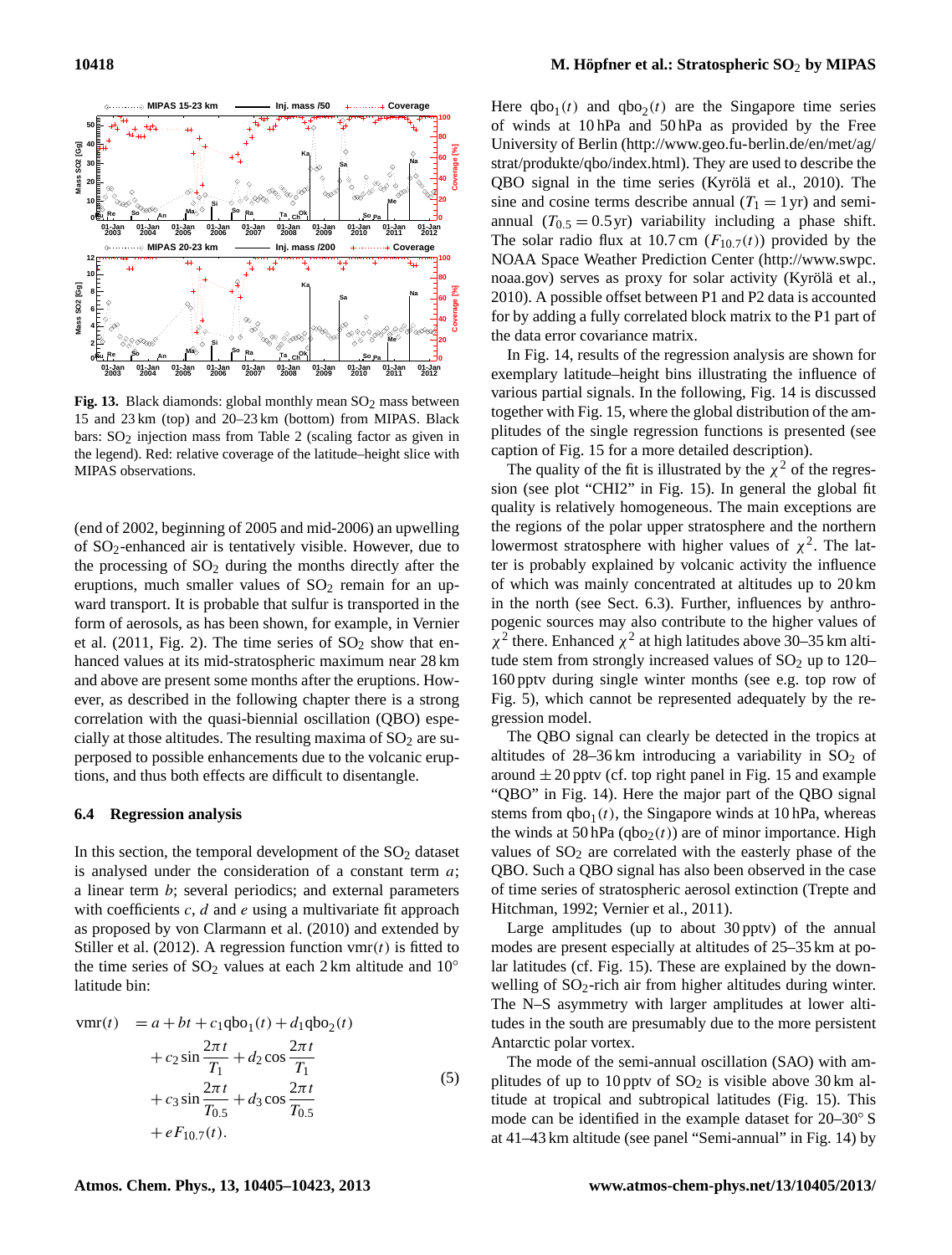

<span id="page-14-0"></span>**Fig. 14.** Time series of multivariate fit results illustrating prominent parameters at different latitude/height regions. Marks along the  $x$ axes indicate 1 January of each year. For each parameter, two plots are grouped together: the upper one contains the measured dataset in red and the fit in black for the region as specified in the title; the lower plot illustrates the separate weight of the dedicated parameter listed in the title. Left, rows 1 and 2, linear combination of Singapore winds at 10 and 50 hPa; left, rows 3 and 4, annual variation; left, rows 5 and 6, semi-annual variation; left, rows 7 and 8, solar  $F_{10.7}$  flux; right column, linear trend and bias.

a second, smaller peak in the second half of each year. Such a seasonal asymmetry with stronger variation during the first cycle has been described as typical feature of the equatorial SAO [\(Delisi and Dunkerton,](#page-17-25) [1988;](#page-17-25) [Garcia et al.,](#page-17-26) [1997\)](#page-17-26). Further, a latitudinal asymmetry of the SAO with stronger intensity southwards of the Equator, as indicated in Fig. [15,](#page-14-1) has been observed previously in observations of temperature and wind [\(Belmont and Dartt,](#page-16-9) [1973;](#page-16-9) [Ray et al.,](#page-17-27) [1998\)](#page-17-27). The global distribution of the reconstructed linear slope is presented in Fig. [15](#page-14-1) (bottom right). It shows generally a slight positive trend at all altitudes in the northern and, with larger values, below about 32 km in the southern extra-tropical lat-



<span id="page-14-1"></span>**Fig. 15.** Global overview of the fit RMS (top left), the amplitudes of various fit parameters and the linear trends (bottom right). For "QBO" and " $F_{10.7}$ ", the amplitude is defined as the semi-difference between maximum and minimum of the fitted time series of Singapore winds and solar  $F_{10.7}$  flux, respectively. For " $F_{10.7}$ " the sign indicates a positive or negative correlation with the solar cycle.



<span id="page-14-2"></span>**Fig. 16.** Top: significance in multiples of the estimated error of the model error corrected linear slope (left) and the  $F_{10,7}$  amplitude (see caption of Fig. [15](#page-14-1) for definition) (right). Bottom: remaining values with a significance  $> 2\sigma$ .

itudes. Negative trends are mainly visible at higher altitudes in the southern subtropics and mid-latitudes and at lower altitudes in the tropics. Single examples for time series indicating stronger positive and negative trends at different altitudes in the southern mid-latitudes are shown in Fig. [14.](#page-14-0) Here at 25–27 km altitude, a positive trend is visible for the whole dataset, and even when considering only data after, for example, 2007. At 41–43 km the data show a general decrease until about 2009 and a levelling-off afterwards. As discussed above, this correlates also with the  $F_{10.7}$  flux time series, and it might be that part of the solar variability is mapped into the linear slope (and vice versa). In fact, in Fig. [15](#page-14-1) the upper

### **www.atmos-chem-phys.net/13/10405/2013/ Atmos. Chem. Phys., 13, 10405[–10423,](#page-0-0) 2013**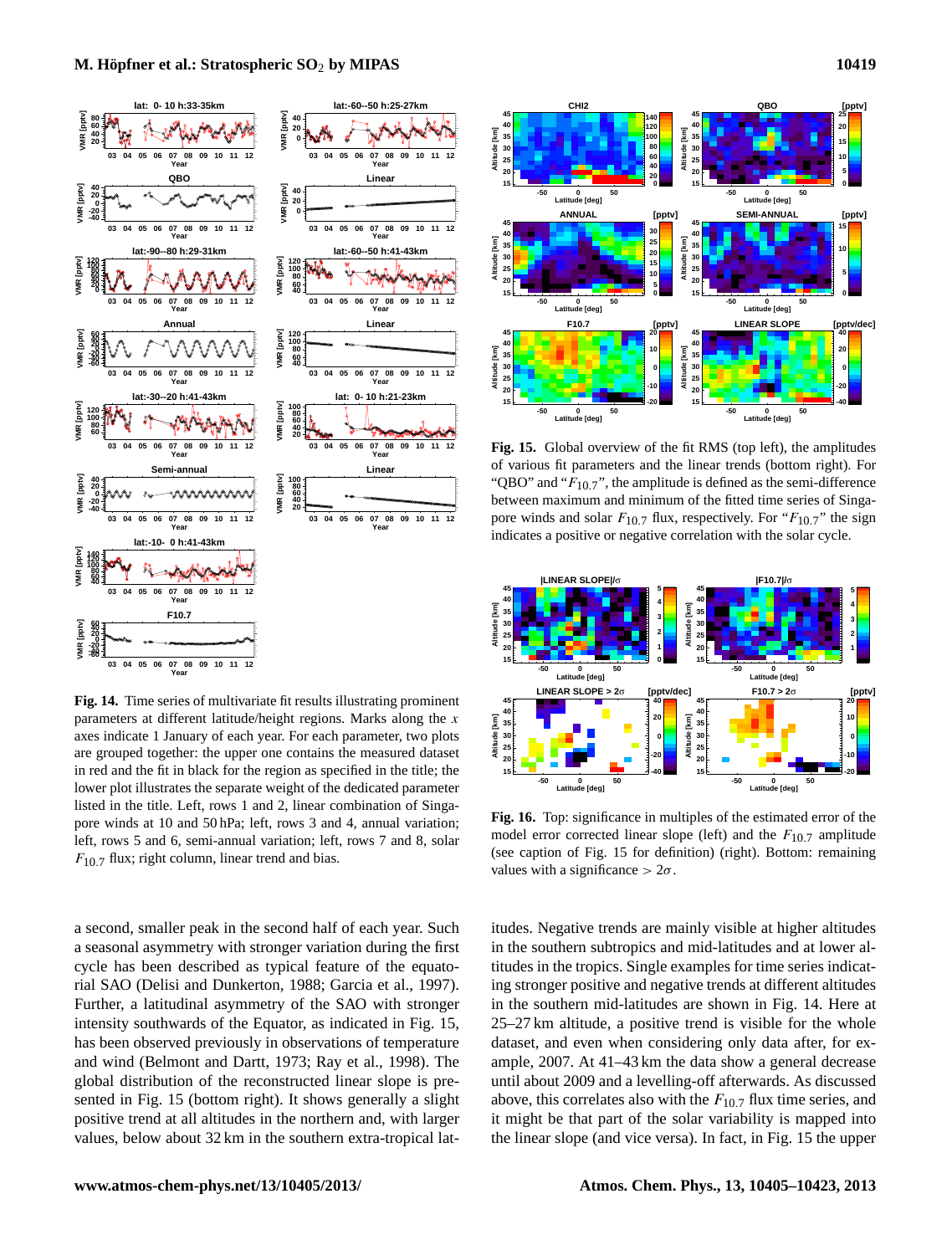atmospheric part with negative linear slope in the south is correlated with the area of strongest  $F_{10,7}$  amplitude. To determine more specifically the significance of the trend values we have used the method of model-error correction as described in detail in [Stiller et al.](#page-18-20) [\(2012,](#page-18-20) Sect. 7). In short, the error covariance matrix of the data is inflated, and mean error correlations are inferred from the fit residuals such as to achieve a unity  $\chi^2$  of the fitted trend residuals. This increased error accounts for deficiencies in the linear regression to describe the real atmospheric situation and any underestimation of the measurement errors. The results of this analysis are presented in Fig. [16.](#page-14-2) The corrected values of the slope are very similar to the ones determined originally under the assumption of measurement error only. The corresponding significance of the slope in terms of its error  $\sigma$  is shown in the middle left of Fig. [16,](#page-14-2) and in the bottom left part, the remaining data points for which the trend is larger than  $2\sigma$  are presented. The latter clearly shows that the only larger contiguous area of significant positive trend is located in the Southern Hemisphere reaching from 25 to 30 km in the subtropics down to the lower stratosphere in polar regions. This area separates two regions of negative slope: one above 35 km at austral mid-latitudes, the other in the tropical stratosphere below 25 km. Single time series of the latter (cf. Fig. [14](#page-14-0) right, bottom) strongly suggest that the negative slope is caused by larger tropical volcanic influence at the beginning of the first and second MIPAS measurement periods compared to the end of both periods.

A connection with solar activity is indicated by a maximum signal of about 20 pptv for the fit with the  $F_{10.7}$  cm flux at mostly tropical and subtropical latitudes above 30–35 km altitude (cf. Fig. [15\)](#page-14-1). This correlation stems from a positive curvature of the 10 yr dataset as visible in panel " $F_{10.7}$ " of Fig. [14.](#page-14-0) It should be kept in mind, however, that there is a correlation between the long-wave  $F_{10.7}$  time series, a linear trend and the independent bias values of the first and second MIPAS measurement periods. For example, if  $SO_2$ vmr values of the first period had a systematic positive offset compared to the second period, the  $F_{10.7}$  index would partly compensate for it. However, inspection of single time series (like in Fig. [14\)](#page-14-0) reveals that increases after 2010 from a lower constant level during the years 2007–2010 are present in the datasets of the second period, which is in correspondence with the solar cycle. As for the linear trend just described, we have estimated the significance of the solar cycle signal as shown on the right-hand side of Fig. [16.](#page-14-2) Here the major contiguous area of significant  $F_{10.7}$  signal is located in the mid- to upper tropical stratosphere.

## **7 Conclusions**

We have retrieved zonal 10◦ mean stratospheric distributions of  $SO<sub>2</sub>$  from MIPAS/Envisat monthly mean spectra for the period 2002–2012. These are the first observations of vertically resolved  $SO_2$  covering (1) nearly the entire stratosphere, (2) the whole globe and (3) a time period of about 10 yr. Retrieval diagnostics indicate total error bars of 5– 20 pptv, most of which is dominated by instrumental noise followed by non-linearity uncertainties due to the retrieval approach at lower altitudes and assumptions on temperature at higher levels. Since the a priori profile of  $SO<sub>2</sub>$  has been chosen to be altitude-independent, the shape (apart from some smoothing due to the regularisation type) and the absolute values of the retrieved profiles are entirely based on information from the measurements.

The lack of stratospheric  $SO_2$  observations poses a problem for validation of our dataset. To get an estimate on the data quality, we have performed comparisons with the few available measurements. Above about 30 km there is good consistency with observations from from ATMOS, which provides the only information for this height. To our knowledge, in the altitude range between 20 and 30 km there are no observations of the background  $SO<sub>2</sub>$  distribution to compare with. At 14–20 km we could compare with measurements of ACE-FTS during the same volcanically enhanced period showing generally smaller values by MIPAS of around 54 %. This might either be explained by the different temporal and spatial sampling pattern of the two instruments or by measurement errors. A detailed analysis of this issue is envisaged on the basis of MIPAS single-scan retrievals. In situ observations are also sparse above 14 km and not globally available. In general, the MIPAS mid-latitude global mean values at the lower altitudes (about 10–20 pptv with a standard deviation of about 10 pptv) are within, but at the lower limit of, the stratospheric in situ data, with values of roughly 10–50 pptv. Apart from any possible bias of the MIPAS or the in situ datasets this might stem from differences in the observing altitudes (in situ mostly below 15 km) or geographic location for higher altitudes (in situ mostly over northern continents).

A further hint for the validity of our results is the general consistency with the understanding of the behaviour of SO<sup>2</sup> from model results. In this respect we could observe for the first time the local maximum of  $SO_2$  at around  $25-30$  km resulting from conversion of COS [\(Brühl et al.,](#page-16-0) [2012\)](#page-16-0). Further, the MIPAS data corroborate the strong increase of  $SO<sub>2</sub>$ above 30–35 km, explained by photolysis of  $H_2SO_4$  [\(Rins](#page-17-3)[land et al.,](#page-17-3) [1995;](#page-17-3) [Vaida et al.,](#page-18-3) [2003;](#page-18-3) [Mills et al.,](#page-17-4) [2005\)](#page-17-4). The observed increase is larger than the one modelled in [Brühl](#page-16-0) [et al.](#page-16-0) [\(2012\)](#page-16-0), which can be explained by neglect of the visible and near-IR photolysis bands of  $H<sub>2</sub>SO<sub>4</sub>$  [\(Vaida et al.,](#page-18-3) [2003;](#page-18-3) [Brühl et al.,](#page-16-4) [2013\)](#page-16-4). The explanation for the fast increase of small aerosol particles at high latitudes in spring as the conversion from  $SO_2$  on availability of sunlight [\(Mills](#page-17-4) [et al.,](#page-17-4) [2005\)](#page-17-4) can be followed in terms of an annually reoccurring depletion of  $SO_2$ , which has been observed for the first time.

The global, vertically resolved fields of  $SO<sub>2</sub>$  in the lower stratosphere over 10 yr confirm the importance of volcanic eruptions for the distribution of sulfate in that region. No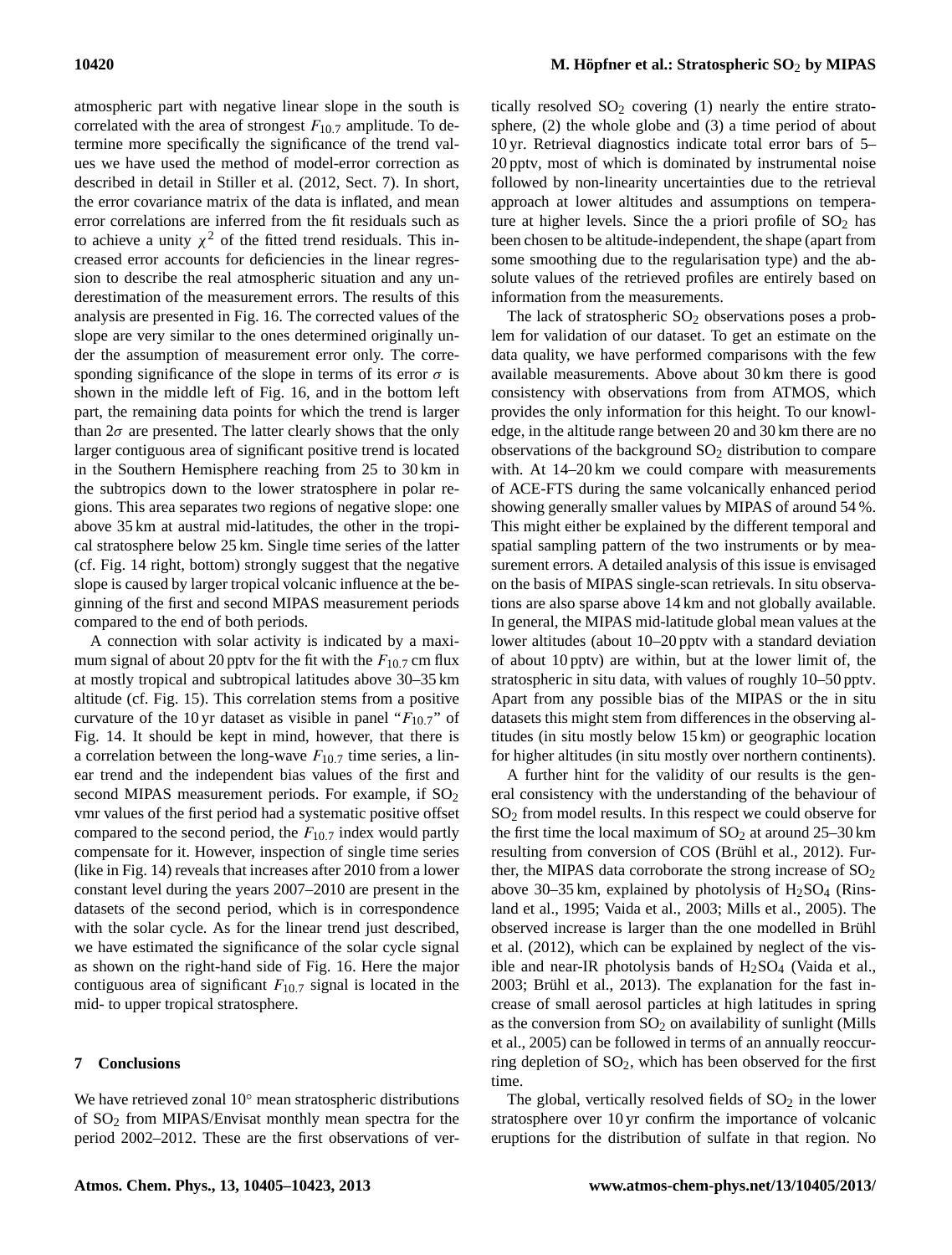# **M. Höpfner et al.: Stratospheric SO**<sup>2</sup> **by MIPAS 10421**

other source of  $SO<sub>2</sub>$  comparable to that of volcanoes could be detected. This supports the conclusions of, for example, [Neely et al.](#page-17-22) [\(2013\)](#page-17-22) and [Vernier et al.](#page-18-1) [\(2011\)](#page-18-1) on the minor importance of an anthropogenic influence. Further, the current dataset will help to test model simulations on the distribution and total mass entry of  $SO<sub>2</sub>$  into the stratosphere based on total SO<sub>2</sub> injection masses from nadir sounders [\(Neely et al.,](#page-17-22) [2013;](#page-17-22) [Brühl et al.,](#page-16-4) [2013\)](#page-16-4).

A multivariate regression analysis of the  $SO<sub>2</sub>$  time series at different altitude–latitude bins with global coverage revealed a QBO signal at around 30 km in the tropics and an SAO signal above at tropical and subtropical latitudes. Further, there appears a possible connection with the solar cycle above 30 km at equatorial and southern mid-latitudes. Significant signals of linear trends are detected at altitudes up to 30 km in the Southern Hemisphere (positive), at high-altitude southern mid-latitudes (negative) and at lower tropical altitudes (negative). The negative linear trend at low latitudes is caused by the signal of tropical volcanic eruptions leading to peaks of enhanced SO<sub>2</sub> volume mixing ratios up until the end of 2006.

In this study we have concentrated on the retrieval from average spectra, which enabled us to get  $SO<sub>2</sub>$  distributions throughout the stratosphere with a moderate temporal and latitudinal resolution. These results are, for example, useful for validation of the sulfur budget in chemistry–transport and chemistry–climate models above about 15 km. A direct comparison of such a model with our results is investigated in a parallel study [\(Brühl et al.,](#page-16-4) [2013\)](#page-16-4). The retrieval from mean spectra is, however, not the optimal way to study the behaviour of  $SO<sub>2</sub>$  in the upper troposphere and lowest stratosphere, where a resolution in longitudinal direction and a retrieval down to lower altitudes is desirable. Thus, as a complementary approach, single-profile retrievals from MIPAS, which will cover the altitude range up to about 20 km, are currently in progress. With such a dataset it will, for example, be possible to follow the height-resolved evolution of volcanic plumes.

The retrieval of COS distributions from MIPAS, as investigated initially in [Burgess et al.](#page-16-3) [\(2005\)](#page-16-3), and the reconstruction of sulfate aerosol properties, as shown in the case of MIPAS-Balloon by [Echle et al.](#page-17-28) [\(1998\)](#page-17-28), will be further significant steps forward to reach an experimentally based closure of the stratospheric sulfur budget under conditions of moderate volcanic influence as observed during the lifetime of Envisat.

# **Supplementary material related to this article is available online at [http://www.atmos-chem-phys.net/13/](http://www.atmos-chem-phys.net/13/10405/2013/acp-13-10405-2013-supplement.pdf) [10405/2013/acp-13-10405-2013-supplement.pdf.](http://www.atmos-chem-phys.net/13/10405/2013/acp-13-10405-2013-supplement.pdf)**

*Acknowledgements.* We acknowledge provision of MIPAS level-1b calibrated spectra by ESA, meteorological data by ECMWF,  $F_{10}$  7 cm solar radio flux by the NOAA Space Weather Prediction Center, Singapore time series of winds by the Free University of Berlin, and data on volcanic activity by the Smithsonian's

Global Volcanism Program and by NASA's Global Sulfur Dioxide Monitoring Home Page. Funding for the Atmospheric Chemistry Experiment is provided by the Canadian Space Agency. Further we would like to thank Ch. Brühl for helpful discussions. We acknowledge support by the Deutsche Forschungsgemeinschaft and Open Access Publishing Fund of the Karlsruhe Institute of Technology.

The service charges for this open access publication have been covered by a Research Centre of the Helmholtz Association.

Edited by: M. Van Roozendael

# **References**

- <span id="page-16-9"></span>Belmont, A. D. and Dartt, D. G.: Semiannual variation in zonal wind from 20 to  $65 \text{ km}$  at  $80^\circ \text{ N}$ – $10^\circ \text{ S}$ , J. Geophys. Res., 78, 6373, doi[:10.1029/JC078i027p06373,](http://dx.doi.org/10.1029/JC078i027p06373) 1973.
- <span id="page-16-1"></span>Bourassa, A. E., Robock, A., Randel, W. J., Deshler, T., Rieger, L. A., Lloyd, N. D., Llewellyn, E. J., and Degenstein, D. A.: Large volcanic aerosol load in the Stratosphere linked to Asian monsoon transport, Science, 337, 78–81, doi[:10.1126/science.1219371,](http://dx.doi.org/10.1126/science.1219371) 2012.
- <span id="page-16-8"></span>Bourassa, A. E., Robock, A., Randel, W. J., Deshler, T., Rieger, L. A., Lloyd, N. D., Llewellyn, E. J., and Degenstein, D. A.: Response to Comments on "Large Volcanic Aerosol Load in the Stratosphere Linked to Asian Monsoon Transport", Science, 339, 647, doi[:10.1126/science.1227961,](http://dx.doi.org/10.1126/science.1227961) 2013.
- <span id="page-16-0"></span>Brühl, C., Lelieveld, J., Crutzen, P. J., and Tost, H.: The role of carbonyl sulphide as a source of stratospheric sulphate aerosol and its impact on climate, Atmos. Chem. Phys., 12, 1239–1253, doi[:10.5194/acp-12-1239-2012,](http://dx.doi.org/10.5194/acp-12-1239-2012) 2012.
- <span id="page-16-4"></span>Brühl, C., Lelieveld, J., Höpfner, M., and Tost, H.: Stratospheric  $SO<sub>2</sub>$  and sulphate aerosol, model simulations and satellite observations, Atmos. Chem. Phys. Discuss., 13, 11395–11425, doi[:10.5194/acpd-13-11395-2013,](http://dx.doi.org/10.5194/acpd-13-11395-2013) 2013.
- <span id="page-16-3"></span>Burgess, A. B., Grainger, R. G., and Dudhia, A.: Progress in the retrieval of sulphur species from MIPAS, in: Envisat ERS Symposium, ESA Special Publication, vol. 572, 2005.
- <span id="page-16-2"></span>Carboni, E., Grainger, R., Walker, J., Dudhia, A., and Siddans, R.: A new scheme for sulphur dioxide retrieval from IASI measurements: application to the Eyjafjallajökull eruption of April and May 2010, Atmos. Chem. Phys., 12, 11417–11434, doi[:10.5194/acp-12-11417-2012,](http://dx.doi.org/10.5194/acp-12-11417-2012) 2012.
- <span id="page-16-5"></span>Carn, S. A. and Prata, F. J.: Satellite-based constraints on explosive SO2 release from Soufrière Hills Volcano, Montserrat, Geophys. Res. Lett., 37, L00E22, doi[:10.1029/2010GL044971,](http://dx.doi.org/10.1029/2010GL044971) 2010.
- <span id="page-16-7"></span>Clarisse, L., Hurtmans, D., Clerbaux, C., Hadji-Lazaro, J., Ngadi, Y., and Coheur, P.-F.: Retrieval of sulphur dioxide from the infrared atmospheric sounding interferometer (IASI), Atmos. Meas. Tech., 5, 581–594, doi[:10.5194/amt-5-581-2012,](http://dx.doi.org/10.5194/amt-5-581-2012) 2012.
- <span id="page-16-6"></span>Cole, P., Bass, V., Christopher, C., Fergus, M., Gunn, L., Odbert, H., Simpson, R., Stewart, R., Stinton, A., Stone, J., Syers, R., Robertson, R., Watts, R., and Williams, P.: Report to the Scientific Advisory Committee on Montserrat Volcanic Activity, Report on Activity between 15 August 2009 and 28 February 2010, Tech. rep., Montserrat Volcano Observatory, open File Report OFR 10- 01a, 2010.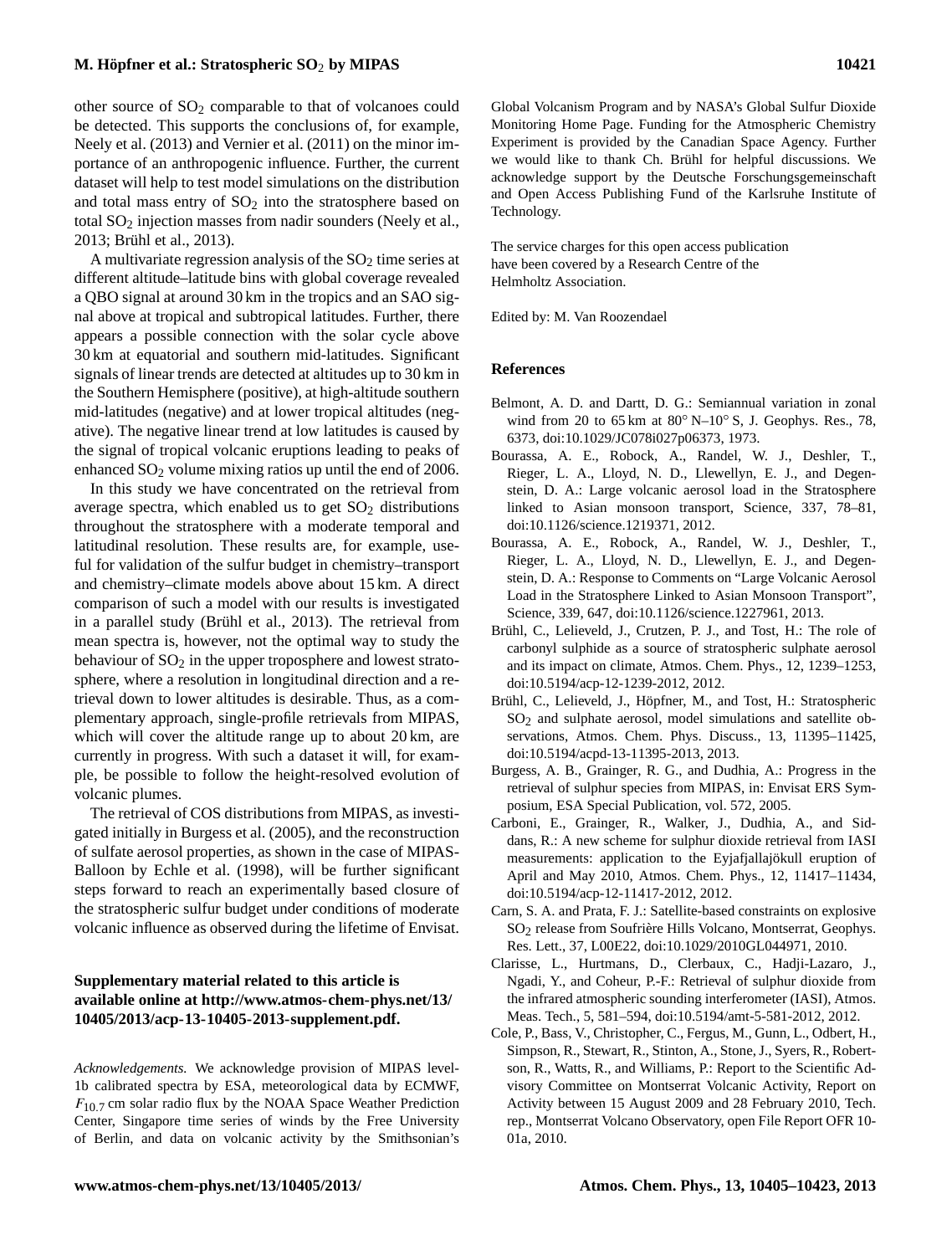- <span id="page-17-0"></span>Crutzen, P. J.: The possible importance of CSO for the sulfate layer of the stratosphere, Geophys. Res. Lett., 3, 73–76, doi[:10.1029/GL003i002p00073,](http://dx.doi.org/10.1029/GL003i002p00073) 1976.
- <span id="page-17-25"></span>Delisi, D. P. and Dunkerton, T. J.: Seasonal variation of the semiannual oscillation., J. Atmos. Sci., 45, 2772–2809, doi[:10.1175/1520-0469\(1988\)045<2772:SVOTSO>2.0.CO;2,](http://dx.doi.org/10.1175/1520-0469(1988)045%3C2772:SVOTSO%3E2.0.CO;2) 1988.
- <span id="page-17-1"></span>Deshler, T., Anderson-Sprecher, R., Jäger, H., Barnes, J., Hofmann, D. J., Clemesha, B., Simonich, D., Osborn, M., Grainger, R. G., and Godin-Beekmann, S.: Trends in the nonvolcanic component of stratospheric aerosol over the period 1971–2004, J. Geophys. Res., 111, D01201, doi[:10.1029/2005JD006089,](http://dx.doi.org/10.1029/2005JD006089) 2006.
- <span id="page-17-10"></span>Doeringer, D., Eldering, A., Boone, C. D., González Abad, G., and Bernath, P. F.: Observation of sulfate aerosols and  $SO_2$  from the Sarychev volcanic eruption using data from the Atmospheric Chemistry Experiment (ACE), J. Geophys. Res., 117, D03203, doi[:10.1029/2011JD016556,](http://dx.doi.org/10.1029/2011JD016556) 2012.
- <span id="page-17-28"></span>Echle, G., von Clarmann, T., and Oelhaf, H.: Optical and microphysical parameters of the Mt. Pinatubo aerosol as determined from MIPAS–B mid–IR limb emission spectra, J. Geophys. Res., 103, 19193–19211, doi[:10.1029/98JD01363,](http://dx.doi.org/10.1029/98JD01363) 1998.
- <span id="page-17-11"></span>Fischer, H., Birk, M., Blom, C., Carli, B., Carlotti, M., von Clarmann, T., Delbouille, L., Dudhia, A., Ehhalt, D., Endemann, M., Flaud, J. M., Gessner, R., Kleinert, A., Koopman, R., Langen, J., López-Puertas, M., Mosner, P., Nett, H., Oelhaf, H., Perron, G., Remedios, J., Ridolfi, M., Stiller, G., and Zander, R.: MIPAS: an instrument for atmospheric and climate research, Atmos. Chem. Phys., 8, 2151–2188, doi[:10.5194/acp-8-2151-2008,](http://dx.doi.org/10.5194/acp-8-2151-2008) 2008.
- <span id="page-17-23"></span>Fromm, M., Nedoluha, G., and Charvát, Z.: Comment on "Large Volcanic Aerosol Load in the Stratosphere Linked to Asian Monsoon Transport", Science, 339, 647, doi[:10.1126/science.1228605,](http://dx.doi.org/10.1126/science.1228605) 2013.
- <span id="page-17-26"></span>Garcia, R. R., Dunkerton, T. J., Lieberman, R. S., and Vincent, R. A.: Climatology of the semiannual oscillation of the tropical middle atmosphere, J. Geophys. Res., 102, 26019–26032, doi[:10.1029/97JD00207,](http://dx.doi.org/10.1029/97JD00207) 1997.
- <span id="page-17-2"></span>Hofmann, D., Barnes, J., O'Neill, M., Trudeau, M., and Neely, R.: Increase in background stratospheric aerosol observed with lidar at Mauna Loa Observatory and Boulder, Colorado, Geophys. Res. Lett., 36, L15808, doi[:10.1029/2009GL039008,](http://dx.doi.org/10.1029/2009GL039008) 2009.
- <span id="page-17-8"></span>Hofmann, D. J.: Measurement of the condensation nuclei profile to 31 km in the Arctic in January 1989 and comparisons with Antarctic measurements, Geophys. Res. Lett., 17, 357–360, doi[:10.1029/GL017i004p00357,](http://dx.doi.org/10.1029/GL017i004p00357) 1990.
- <span id="page-17-7"></span>Hofmann, D. J. and Rosen, J. M.: Antarctic observations of stratospheric aerosol and high altitude condensation nuclei following the El Chichon eruption, Geophys. Res. Lett., 12, 13–16, doi[:10.1029/GL012i001p00013,](http://dx.doi.org/10.1029/GL012i001p00013) 1985.
- <span id="page-17-12"></span>Höpfner, M., Orphal, J., von Clarmann, T., Stiller, G., and Fischer, H.: Stratospheric BrONO<sub>2</sub> observed by MIPAS, Atmos. Chem. Phys., 9, 1735–1746, doi[:10.5194/acp-9-1735-2009,](http://dx.doi.org/10.5194/acp-9-1735-2009) 2009a.
- <span id="page-17-13"></span>Höpfner, M., Pitts, M. C., and Poole, L. R.: Comparison between CALIPSO and MIPAS observations of polar stratospheric clouds, J. Geophys. Res., 114, D00H05, doi[:10.1029/2009JD012114,](http://dx.doi.org/10.1029/2009JD012114) 2009b.
- <span id="page-17-17"></span>Inn, E. C. Y. and Vedder, J. F.: Measurements of stratospheric sulfur constituents, Geophys. Res. Lett., 8, 5–8, 1981.
- <span id="page-17-16"></span>Jaeschke, W., Georgii, H.-W., and Schmitt, R.: Preliminary results of stratospheric  $SO_2$  measurements, Geophys. Res. Lett., 3, 517– 519, 1976.
- <span id="page-17-20"></span>Jurkat, T., Voigt, C., Arnold, F., Schlager, H., Aufmhoff, H., Schmale, J., Schneider, J., Lichtenstern, M., and Dörnbrack, A.: Airborne stratospheric ITCIMS measurements of  $SO_2$ , HCl, and HNO<sub>3</sub> in the aged plume of volcano Kasatochi, J. Geophys. Res., 115, D00L17, doi[:10.1029/2010JD013890,](http://dx.doi.org/10.1029/2010JD013890) 2010.
- <span id="page-17-15"></span>Kiefer, M., von Clarmann, T., Grabowski, U., De Laurentis, M., Mantovani, R., Milz, M., and Ridolfi, M.: Characterization of MIPAS elevation pointing, Atmos. Chem. Phys., 7, 1615–1628, doi[:10.5194/acp-7-1615-2007,](http://dx.doi.org/10.5194/acp-7-1615-2007) 2007.
- <span id="page-17-24"></span>Kyrölä, E., Tamminen, J., Sofieva, V., Bertaux, J. L., Hauchecorne, A., Dalaudier, F., Fussen, D., Vanhellemont, F., Fanton d'Andon, O., Barrot, G., Guirlet, M., Fehr, T., and Saavedra de Miguel, L.: GOMOS  $O_3$ , NO<sub>2</sub>, and NO<sub>3</sub> observations in 2002–2008, Atmos. Chem. Phys., 10, 7723–7738, doi[:10.5194/acp-10-7723-2010,](http://dx.doi.org/10.5194/acp-10-7723-2010) 2010.
- <span id="page-17-18"></span>Meixner, F. X.: The vertical sulfur dioxide distribution at the tropopause level, J. Atmos. Chem., 2, 175–189, 1984.
- <span id="page-17-5"></span>Mills, M. J., Toon, O. B., and Solomon, S.: A 2D microphysical model of the polar stratospheric CN layer, Geophys. Res. Lett., 26, 1133–1136, doi[:10.1029/1999GL900187,](http://dx.doi.org/10.1029/1999GL900187) 1999.
- <span id="page-17-4"></span>Mills, M. J., Toon, O. B., Vaida, V., Hintze, P. E., Kjaergaard, H. G., Schofield, D. P., and Robinson, T. W.: Photolysis of sulfuric acid vapor by visible light as a source of the polar stratospheric CN layer, J. Geophys. Res., 110, D08201, doi[:10.1029/2004JD005519,](http://dx.doi.org/10.1029/2004JD005519) 2005.
- <span id="page-17-19"></span>Möhler, O. and Arnold, F.: Gaseous sulfuric acid and sulfur dioxide measurements in the Arctic troposphere and lower stratosphere: implications for hydroxyl radical abundances, Geophys. Res. Lett., 19, 1763–1766, 1992.
- <span id="page-17-22"></span>Neely, R. R., Toon, O. B., Solomon, S., Vernier, J. P., Alvarez, C., English, J. M., Rosenlof, K. H., Mills, M. J., Bardeen, C. G., Daniel, J. S., and Thayer, J. P.: Recent anthropogenic increases in  $SO<sub>2</sub>$  from Asia have minimal impact on stratospheric aerosol, Geophys. Res. Lett., 40, 999–1004, doi[:10.1002/grl.50263,](http://dx.doi.org/10.1002/grl.50263) 2013.
- <span id="page-17-21"></span>Piccolo, C. and Dudhia, A.: Precision validation of MIPAS-Envisat products, Atmos. Chem. Phys., 7, 1915–1923, doi[:10.5194/acp-](http://dx.doi.org/10.5194/acp-7-1915-2007)[7-1915-2007,](http://dx.doi.org/10.5194/acp-7-1915-2007) 2007.
- <span id="page-17-27"></span>Ray, E. A., Alexander, M. J., and Holton, J. R.: An analysis of the structure and forcing of the equatorial semiannual oscillation in zonal wind, J. Geophys. Res., 103, 1759–1774, doi[:10.1029/97JD02679,](http://dx.doi.org/10.1029/97JD02679) 1998.
- <span id="page-17-9"></span>Read, W. G., Froidevaux, L., and Waters, J. W.: Microwave limb sounder measurement of stratospheric  $SO<sub>2</sub>$  from the Mount Pinatubo volcano, Geophys. Res. Lett., 20, 1299–1302, doi[:10.1029/93GL00831,](http://dx.doi.org/10.1029/93GL00831) 1993.
- <span id="page-17-3"></span>Rinsland, C. P., Gunson, M. R., Ko, M. K. W., Weisenstein, D. W., Zander, R., Abrams, M. C., Goldman, A., Sze, N. D., and Yue, G. K.:  $H_2SO_4$  photolysis: a source of sulfur dioxide in the upper stratosphere, Geophys. Res. Lett., 22, 1109–1112, doi[:10.1029/95GL00917,](http://dx.doi.org/10.1029/95GL00917) 1995.
- <span id="page-17-14"></span>Rodgers, C. D.: Inverse Methods for Atmospheric Sounding: Theory and Practice, vol. 2, edited by: Taylor, F. W., Series on Atmospheric, Ocean. Planet. Phys., World Scientific, 2000.
- <span id="page-17-6"></span>Rosen, J. M. and Hofmann, D. J.: Unusual behavior in the condensation nuclei concentration at 30 km, J. Geophys. Res., 88, 3725–3731, doi[:10.1029/JC088iC06p03725,](http://dx.doi.org/10.1029/JC088iC06p03725) 1983.